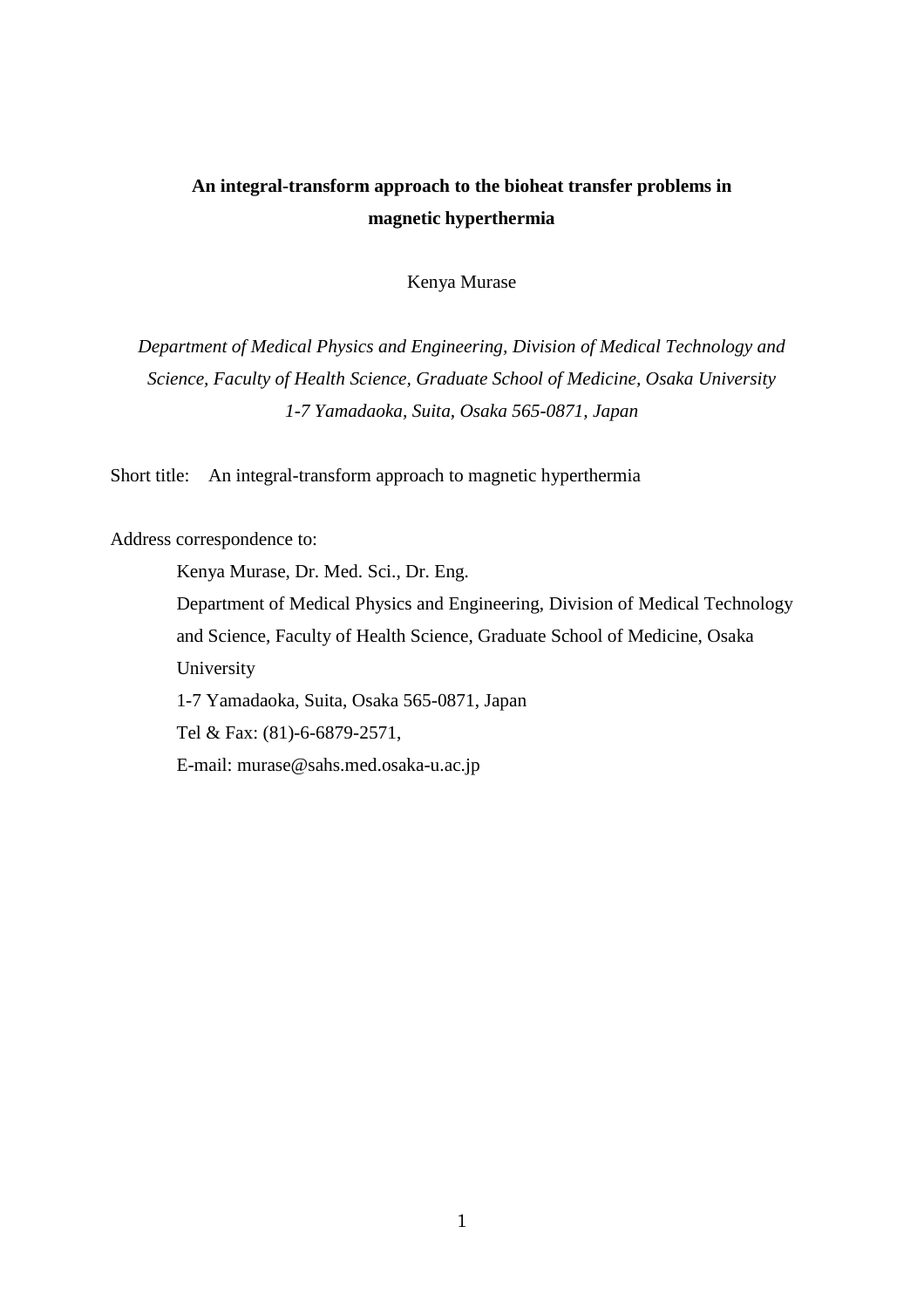# **Abstract**

Our purpose in this study was to present an integral-transform approach to the analytical solutions of the Pennes' bioheat transfer equation and to apply it to the calculation of temperature distribution in tissues in hyperthermia with magnetic nanoparticles (magnetic hyperthermia).

The validity of our method was investigated by comparison with the analytical solutions obtained by the Green's function method for point and shell heat sources and the numerical solutions obtained by the finite-difference method for Gaussian-distributed and step-function sources.

There was good agreement between the radial profiles of temperature calculated by our method and those obtained by the Green's function method. There was also good agreement between our method and the finite-difference method except for the central temperature for a step-function source that had approximately a 0.3% difference. We also found that the equations describing the steady-state solutions for point and shell sources obtained by our method agreed with those obtained by the Green's function method. These results appear to indicate the validity of our method.

In conclusion, we presented an integral-transform approach to the bioheat transfer problems in magnetic hyperthermia, and this study demonstrated the validity of our method. The analytical solutions presented in this study will be useful for gaining some insight into the heat diffusion process during magnetic hyperthermia, for testing numerical codes and/or more complicated approaches, and for performing sensitivity analysis and optimization of the parameters that affect the thermal diffusion process in magnetic hyperthermia.

Keywords: Magnetic hyperthermia, magnetic nanoparticle, Pennes' bioheat transfer equation, integral-transform method, Green's function method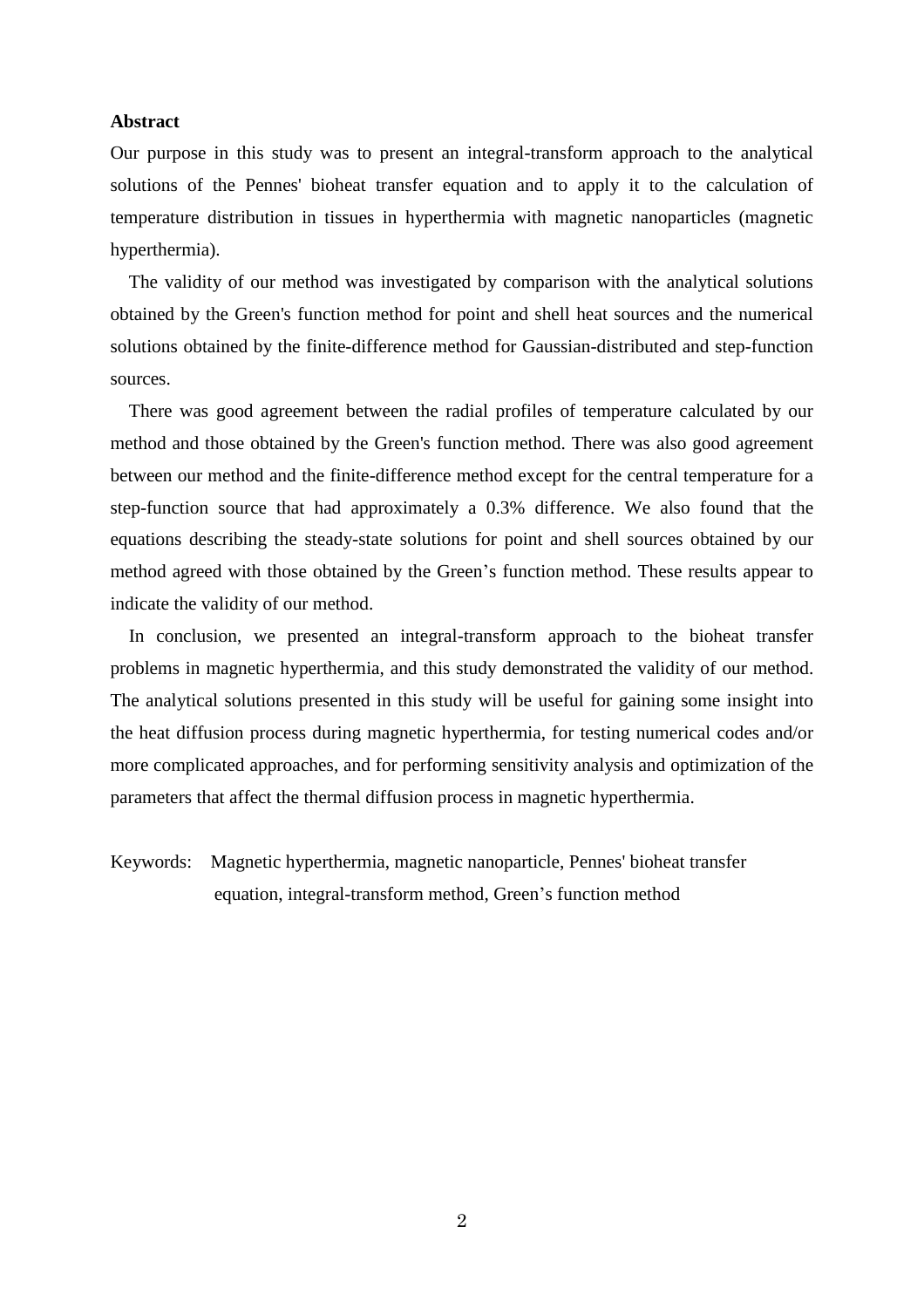### **1 Introduction**

Hyperthermia is one of the promising approaches to cancer therapy. The most commonly used heating method in the clinical setting is capacitive heating by use of a radiofrequency (RF) electric field [1]. However, a major technical problem with hyperthermia is the difficulty of heating the targeted tumor to the desired temperature without damaging the surrounding tissues, as the electromagnetic energy must be directed from an external source and penetrate normal tissue. Other hyperthermia modalities including RF ablation and ultrasound hyperthermia have been reported [2, 3], but the efficacies of these modalities depend on the size and depth of the tumor, and disadvantages include a limited ability to target the tumor and control the exposure.

Hyperthermia using magnetic nanoparticles (MNPs) (magnetic hyperthermia) was developed in the 1950s [4] and is still under development for overcoming the above disadvantages [5, 6]. MNPs generate heat in an alternating magnetic field as a result of hysteresis and relaxational losses, resulting in heating of the tissue in which MNPs accumulate [7]. With the development of precise methods for synthesizing functionalized MNPs [8], MNPs with functionalized surfaces, which have high specificity for a tumor tissue, have been developed as heating elements for magnetic hyperthermia [9]. Furthermore, there is renewed interest in magnetic hyperthermia as a treatment modality for cancer, especially when it is combined with other, more traditional therapeutic approaches such as the co-delivery of anticancer drugs or photodynamic therapy [10]. From these aspects, magnetic hyperthermia has received much recent attention.

The bioheat transfer equation proposed by Pennes [11] is the basis for understanding the kinetics of the tumor and tissue heating. The solution of this equation is important both for treatment planning and for the design of new clinical heating systems [12].

Various investigations have attempted to obtain analytical solutions to the Pennes' bioheat transfer equation. Durkee and Antich [13] solved it in one-dimensional multi-region Cartesian and spherical geometry, based on the method of separation of variables and Green's function method. Vyas and Rustgi [14] obtained an analytical solution by using the Green's function method to describe the temperature distribution due to a laser beam with a Gaussian profile. Andra et al. [15] solved it for a constant heat source embedded in an infinite medium without blood perfusion by using the Laplace transform. Deng and Liu [16] derived analytical solutions to the bioheat transfer problems with generalized spatial or transient heating both on the skin surface and inside biological bodies by using the Green's function method. Bagaria and Johnson [17] modeled diseased and healthy tissues as two finite concentric spherical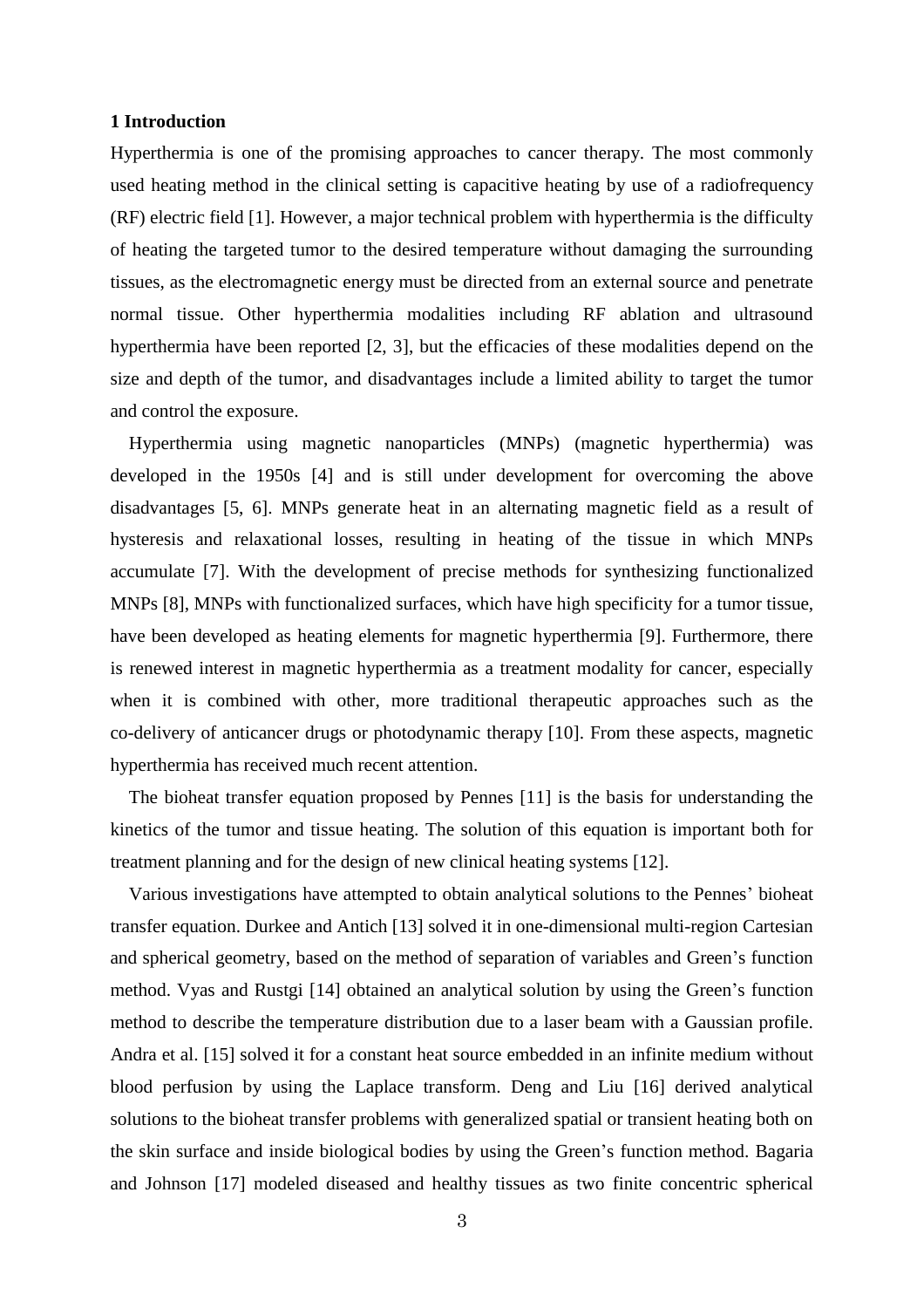regions and included the blood perfusion effect in both regions. They obtained analytical solutions to the model by separation of variables. Recently, Giordano et al. [18] derived fundamental solutions of the Pennes' bioheat transfer equation in rectangular, cylindrical, and spherical coordinates.

Although the Green's function method is a convenient way to describe thermal problems [19, 20] and has often been applied to solving the bioheat transfer equation as described above [12, 14], it is not rare for its handling to become complicated. Besides the Green's function method, analytical solutions to the Pennes' bioheat transfer equation can be obtained by use of the integral-transform method [19, 20], which is considered to be easier to implement than the Green's function method. To the best of our knowledge, however, there are few studies that have used this approach.

Our purpose in this study was to present an integral-transform approach to the analytical solutions of the Pennes' bioheat transfer equation for the calculation of the temperature distribution in tissues in magnetic hyperthermia and to investigate its validity by comparison with the Green's function method and the finite-difference method for several heat source models.

#### **2 Materials and methods**

### **2.1 Pennes' bioheat transfer equation**

To estimate the temperature distribution in vivo, we solved the Pennes' bioheat transfer equation [11] given by

$$
\rho c_p \frac{\partial T}{\partial t} = \nabla \cdot (\kappa \nabla T) + \rho_b c_{pb} \omega_b (T_a - T) + Q_{met} + P \tag{1}
$$

where *T* is the temperature of tissue,  $\kappa$  the thermal conductivity of tissue,  $\rho_b$  the density of blood,  $c_{pb}$  the specific heat of blood,  $\omega_b$  the blood perfusion rate,  $T_a$  the temperature of arterial blood,  $Q_{met}$  the rate of metabolic heat generation, and *P* the energy dissipation.  $\rho$ and  $c_p$  are the density and specific heat of tissue, respectively. In this study, it was assumed that the volume flow of blood per unit volume is constant and uniform throughout tissue, which means that  $\omega_b$  is constant. Furthermore, the above thermo-physical properties such as  $\kappa$  and  $c_p$  and  $Q_{met}$  were assumed to be constant. Therefore, Eq. (1) is reduced to

$$
\rho c_p \frac{\partial T}{\partial t} = \nabla \cdot (\kappa \nabla T) + \rho_b c_{pb} \omega_b (T_c - T) + P \tag{2}
$$

where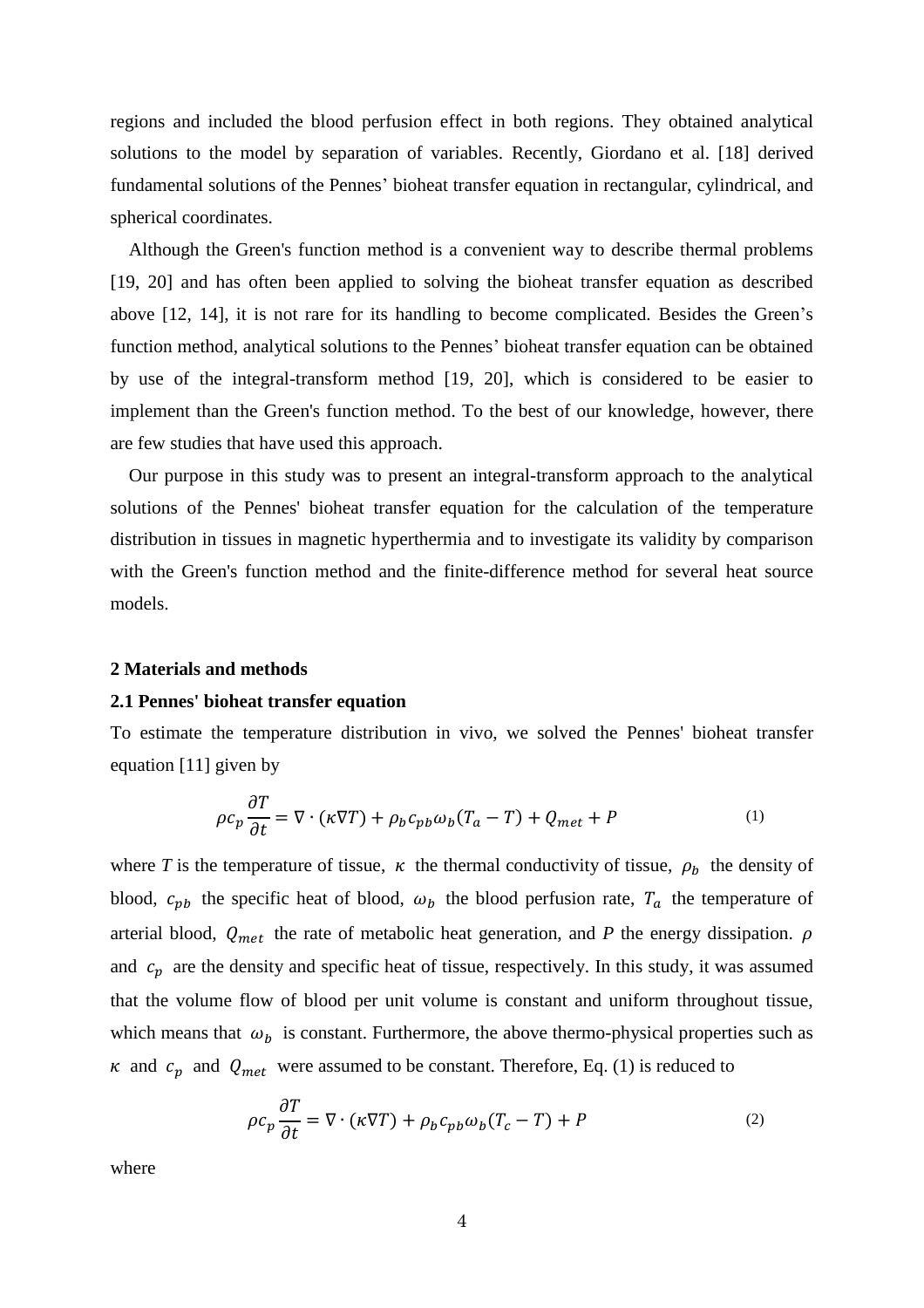$$
T_c = T_a + \frac{Q_{met}}{\rho_b c_{pb} \omega_b} \tag{3}
$$

 $T_c$  is considered to be the temperature of tissue in the steady state prior to heating or the core body temperature maintained by the balance between metabolic heat generation and blood perfusion. It should be noted that, when  $Q_{met}/(\rho_b c_{pb} \omega_b) \ll T_a$ ,  $T_c$  can be assumed to be equal to  $T_a$ , as is often seen in the literature [12, 18]. When we describe Eq. (1) in spherical coordinates, Eq. (1) becomes

$$
\rho c_p \frac{\partial T}{\partial t} = \frac{\kappa}{r^2} \frac{\partial}{\partial r} \left( r^2 \frac{\partial T}{\partial r} \right) + \rho_b c_{pb} \omega_b (T_c - T) + P \tag{4}
$$

## **2.2 Integral-transform method**

Applying the integral transform (Fourier sine transform) to Eq. (4) yields (see Appendix A)

$$
T = T_c + \sqrt{\frac{2}{\pi} \frac{1}{\kappa r} \int_0^\infty \frac{F(\beta)}{\alpha^2 + \beta^2} \left[1 - e^{-\frac{\alpha^2 + \beta^2}{K}t} \right] \sin(\beta r) d\beta}
$$
(5)

where  $K = \rho c_p / \kappa$  and  $\alpha^2 = \rho_b c_{pb} \omega_b / \kappa$ , and  $F(\beta)$  is given by Eq. (A7). When  $r = 0$ , using the formula  $\lim_{x\to 0} \frac{\sin(x)}{x} = 1$ , Eq. (5) is reduced to

$$
T = T_c + \sqrt{\frac{2}{\pi}} \frac{1}{\kappa} \int_0^\infty \frac{\beta F(\beta)}{\alpha^2 + \beta^2} \left[ 1 - e^{-\frac{\alpha^2 + \beta^2}{K}} t \right] d\beta \tag{6}
$$

In the steady state, i.e., when  $t = \infty$ , Eq. (5) is reduced to

$$
T = T_c + \sqrt{\frac{2}{\pi} \frac{1}{\kappa r} \int_0^\infty \frac{F(\beta)}{\alpha^2 + \beta^2} \sin(\beta r) d\beta}
$$
(7)

When  $r = 0$  and  $t = \infty$ , Eq. (6) is reduced to

$$
T = T_c + \sqrt{\frac{2}{\pi}} \frac{1}{\kappa} \int_0^\infty \frac{\beta F(\beta)}{\alpha^2 + \beta^2} d\beta
$$
 (8)

As illustrative examples, we considered four heat sources (point, shell, Gaussian-distributed, and step-function sources).

### **2.2.1 Point source**

In this case, *P* is given by

$$
P = \frac{P_0}{4\pi r^2} \delta(r) \tag{9}
$$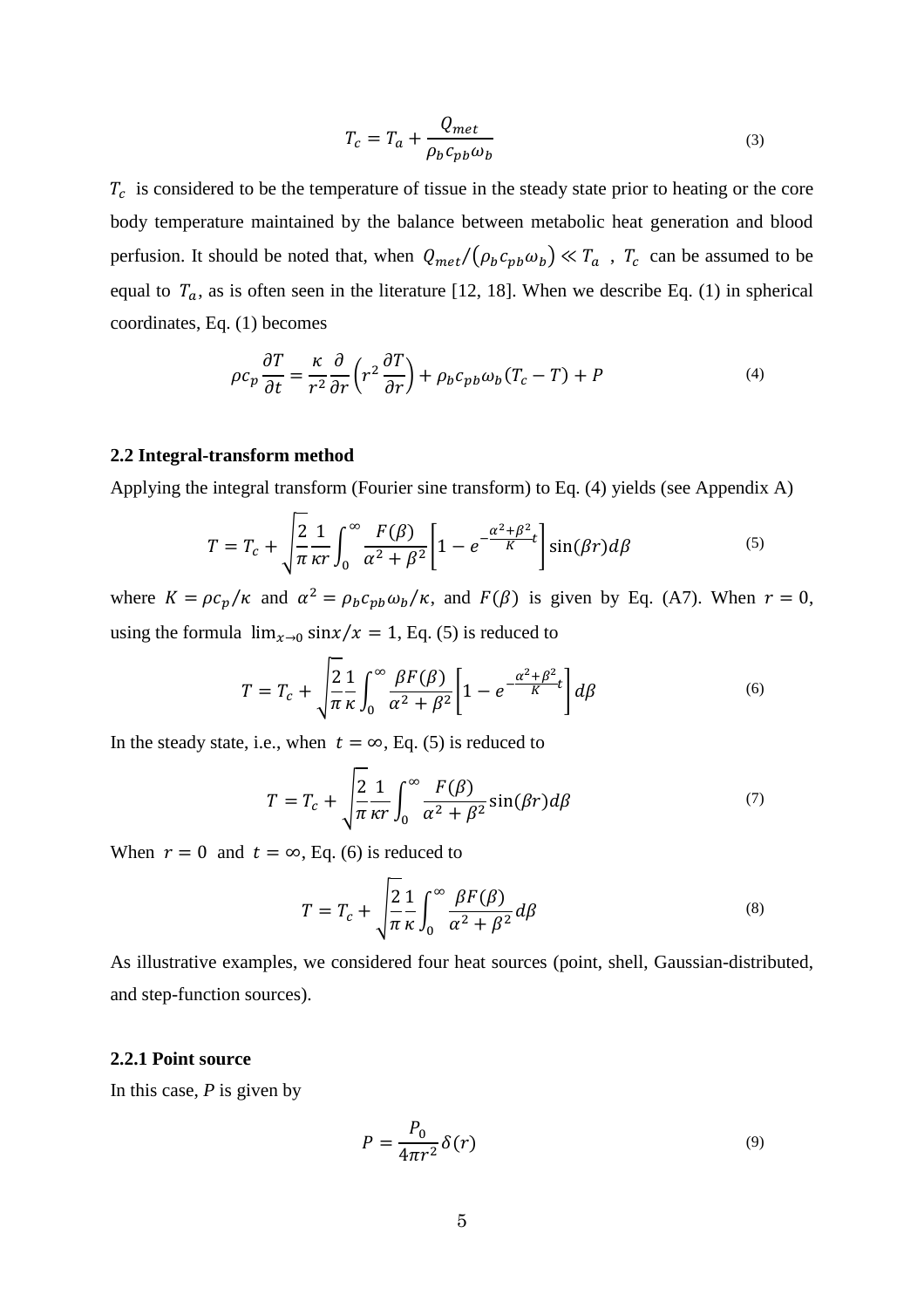where  $\delta(r)$  is a Dirac's delta function and  $P_0$  is the point heating energy. For this source,  $F(\beta)$  given by Eq. (A7) becomes

$$
F(\beta) = \sqrt{\frac{2}{\pi}} \frac{P_0}{4\pi} \beta \tag{10}
$$

Substituting Eq. (10) into Eq. (5) and using the formula  $\int_0^\infty x \sin(ax) / (b^2 + x^2) dx =$  $\pi e^{-ab}/2$ , we obtain

$$
T = T_c + \frac{P_0}{2\pi^2 \kappa r} \left[ \frac{\pi}{2} e^{-\alpha r} - \int_0^\infty \frac{\beta}{\alpha^2 + \beta^2} e^{-\frac{\alpha^2 + \beta^2}{K} t} \sin(\beta r) d\beta \right]
$$
(11)

In the steady state, i.e., when  $t = \infty$ , Eq. (11) is reduced to

$$
T = T_c + \frac{P_0}{4\pi\kappa r} e^{-\alpha r}
$$
\n(12)

It should be noted that Eq. (12) is also obtained from Eq. (7), and that Eqs. (11) and (12) have a singularity at  $r = 0$ , which is represented by the factor  $1/r$  in the equations and reveals the highly localized effect of a point source.

# **2.2.2 Shell source**

In this case, *P* is given by

$$
P = \frac{P_0}{4\pi r^2} \delta(r - r_0)
$$
\n<sup>(13)</sup>

and  $F(\beta)$  given by Eq. (A7) becomes

$$
F(\beta) = \sqrt{\frac{2}{\pi} \frac{P_0}{4\pi r_0}} \sin(\beta r_0)
$$
\n(14)

Substituting Eq. (14) into Eq. (5) and using the formulae  $sin(ax)sin(bx) = -[cos(a + b) - cos(a - b)]/2$  and  $\int_0^{\infty} \cos(ax)/(b^2 + x^2) dx =$  $\pi e^{-|a|b}/(2b)$ , we obtain

$$
T = T_c + \frac{P_0}{2\pi^2 \kappa r r_0} \left\{ \frac{\pi}{4\alpha} \left[ e^{-\alpha |r - r_0|} - e^{-\alpha |r + r_0|} \right] - \int_0^\infty \frac{\sin(\beta r_0)}{\alpha^2 + \beta^2} e^{-\frac{\alpha^2 + \beta^2}{K} t} \sin(\beta r) d\beta \right\}
$$
\n(15)

When  $r = 0$ , substituting Eq. (14) into Eq. (6) yields

$$
T = T_c + \frac{P_0}{2\pi^2 \kappa r_0} \left[ \frac{\pi}{2} e^{-\alpha r_0} - \int_0^\infty \frac{\beta \sin(\beta r_0)}{\alpha^2 + \beta^2} e^{-\frac{\alpha^2 + \beta^2}{K} t} d\beta \right]
$$
(16)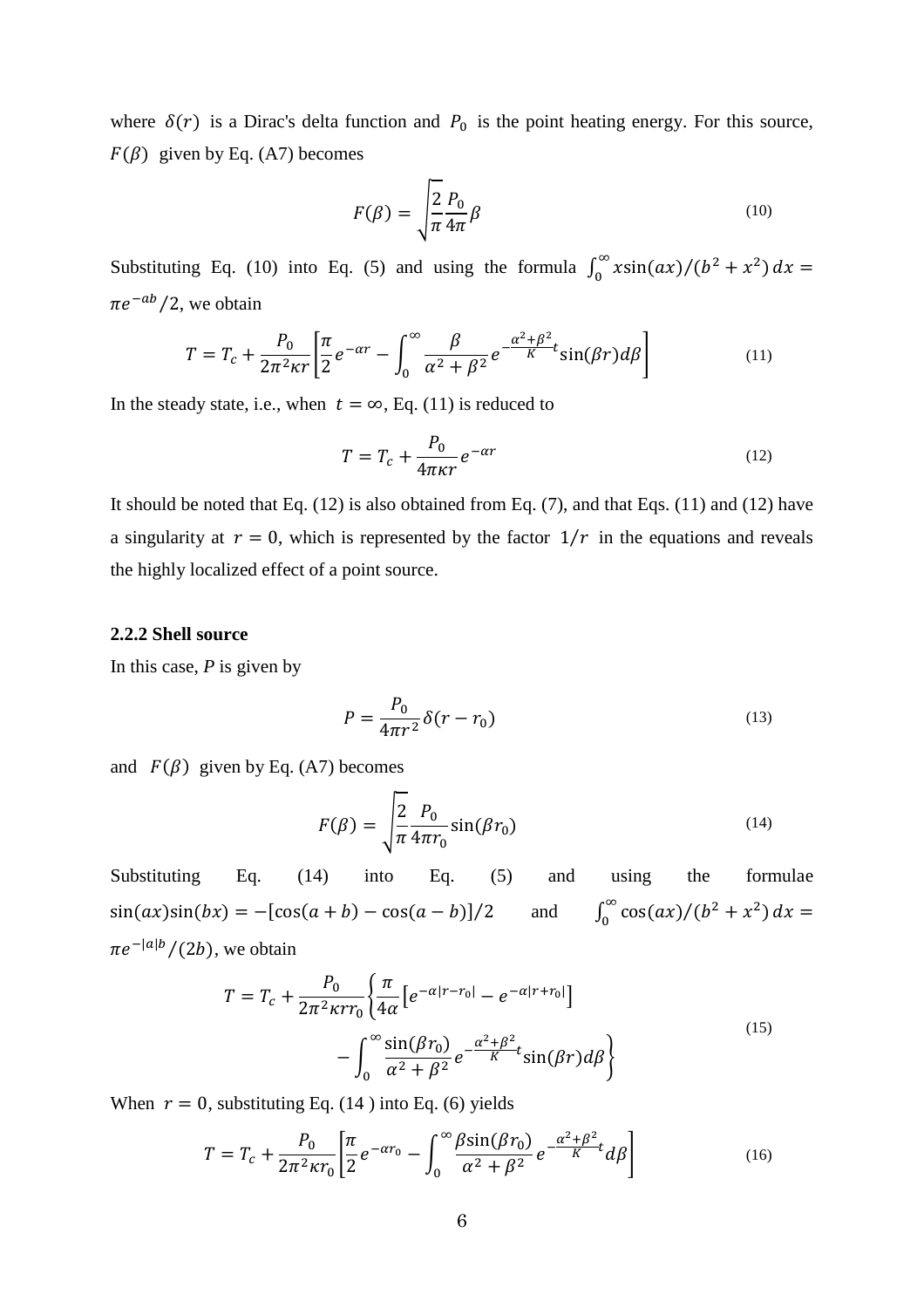In the steady state, Eqs. (15) and (16) become

$$
T = T_c + \frac{P_0}{8\pi\kappa r r_0 \alpha} \left[ e^{-\alpha |r - r_0|} - e^{-\alpha |r + r_0|} \right]
$$
 (17)

and

$$
T = T_c + \frac{P_0}{4\pi\kappa r_0} e^{-\alpha r_0} \tag{18}
$$

respectively. Note that Eqs. (17) and (18) are also obtained from Eqs. (7) and (8), respectively.

# **2.2.3 Gaussian-distributed source**

In this case, *P* is given by

$$
P = P_0 e^{-\frac{r^2}{r_0^2}}
$$
 (19)

where  $P_0$  is the maximum value of the energy dissipation at the center and  $r_0$  is a radius that is associated with how far from the center the heating is affecting the tissue. For this source,  $F(\beta)$  given by Eq. (A7) becomes

$$
F(\beta) = \frac{\sqrt{2}}{4} P_0 r_0^3 \beta e^{-\frac{\beta^2 r_0^2}{4}}
$$
 (20)

Substituting Eq. (20) into Eq. (5) yields

$$
T = T_c + \frac{P_0 r_0^3}{2\sqrt{\pi}\kappa r} \int_0^\infty \frac{\beta e^{-\frac{\beta^2 r_0^2}{4}}}{\alpha^2 + \beta^2} \left[1 - e^{-\frac{\alpha^2 + \beta^2}{K}t} \right] \sin(\beta r) d\beta \tag{21}
$$

In the steady state, i.e., when  $t = \infty$ , Eq. (21) is reduced to

$$
T = T_c + \frac{P_0 r_0^3}{2\sqrt{\pi}\kappa r} \int_0^\infty \frac{\beta e^{-\frac{\beta^2 r_0^2}{4}}}{\alpha^2 + \beta^2} \sin(\beta r) d\beta \tag{22}
$$

When  $r = 0$ , Eqs. (21) and (22) become

$$
T = T_c + \frac{P_0 r_0^3}{2\sqrt{\pi}\kappa} \int_0^\infty \frac{\beta^2 e^{-\frac{\beta^2 r_0^2}{4}}}{\alpha^2 + \beta^2} \left[1 - e^{-\frac{\alpha^2 + \beta^2}{K}t}\right] d\beta \tag{23}
$$

and

$$
T = T_c + \frac{P_0 r_0^3}{2\sqrt{\pi}\kappa} \int_0^\infty \frac{\beta^2 e^{-\frac{\beta^2 r_0^2}{4}}}{\alpha^2 + \beta^2} d\beta
$$
 (24)

respectively.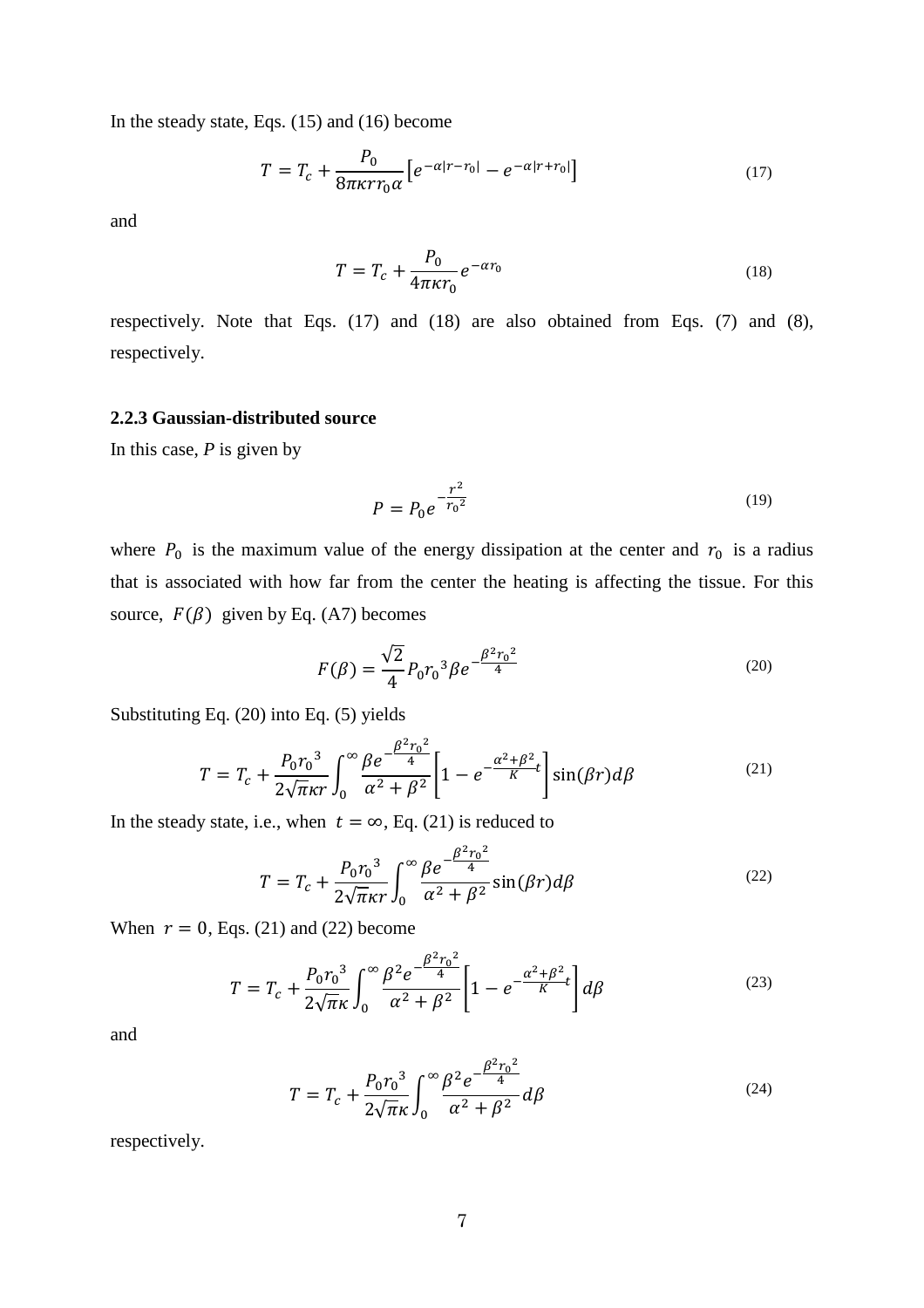#### **2.2.4 Step-function source**

In this case, *P* is given by

$$
P = \begin{cases} P_0 & \text{for } 0 \le r \le r_0 \\ 0 & \text{for } r_0 < r < \infty \end{cases} \tag{25}
$$

and  $F(\beta)$  given by Eq. (A7) becomes

$$
F(\beta) = \sqrt{\frac{2}{\pi}} P_0 \left[ \frac{1}{\beta^2} \sin(\beta r_0) - \frac{r_0}{\beta} \cos(\beta r_0) \right]
$$
 (26)

Substituting Eq. (26) into Eq. (5) yields

$$
T = T_c + \frac{2P_0}{\pi \kappa r} \int_0^\infty \frac{\sin(\beta r_0) - \beta r_0 \cos(\beta r_0)}{\beta^2 (\alpha^2 + \beta^2)} \left[ 1 - e^{-\frac{\alpha^2 + \beta^2}{K} t} \right] \sin(\beta r) d\beta \tag{27}
$$

When  $r = 0$ , Eq. (27) becomes

$$
T = T_c + \frac{2P_0}{\pi\kappa} \int_0^\infty \frac{\sin(\beta r_0) - \beta r_0 \cos(\beta r_0)}{\beta(\alpha^2 + \beta^2)} \left[1 - e^{-\frac{\alpha^2 + \beta^2}{K}t} \right] d\beta \tag{28}
$$

# **2.3 Green's function method**

# **2.3.1 Point source**

The Green's function of the Pennes' bioheat transfer equation for radial flow in an infinite domain in spherical coordinates has been given by Giordano et al. [18]. When using this function, we obtain the temperature for a point source as (see Appendix B)

$$
T = T_c + \frac{aP_0}{8\pi^{3/2}\kappa} \int_0^t \frac{e^{-b(t-\tau) - \frac{r^2}{4a(t-\tau)}}}{[a(t-\tau)]^{3/2}} d\tau
$$
 (29)

where  $a = \kappa/(\rho c_p)$  and  $b = \rho_b c_{pb} \omega_b/(\rho c_p)$ . It should be noted that, when  $r = 0$ , the integral in Eq. (29) diverges to infinity.

In the steady state, i.e., when  $t = \infty$ , the integral in Eq. (29) has an analytical solution:  $2\sqrt{\pi}e^{-\sqrt{b}/ar}/(ar)$ . Thus, the steady-state solution obtained by the Greens' function method for a point source becomes

$$
T = T_c + \frac{P_0}{4\pi\kappa r} e^{-\sqrt{\frac{b}{a}}r}
$$
\n(30)

#### **2.3.2 Shell source**

When using the Green's function given by Giordano et al. [18], we obtain the temperature for a shell source as (see Appendix B)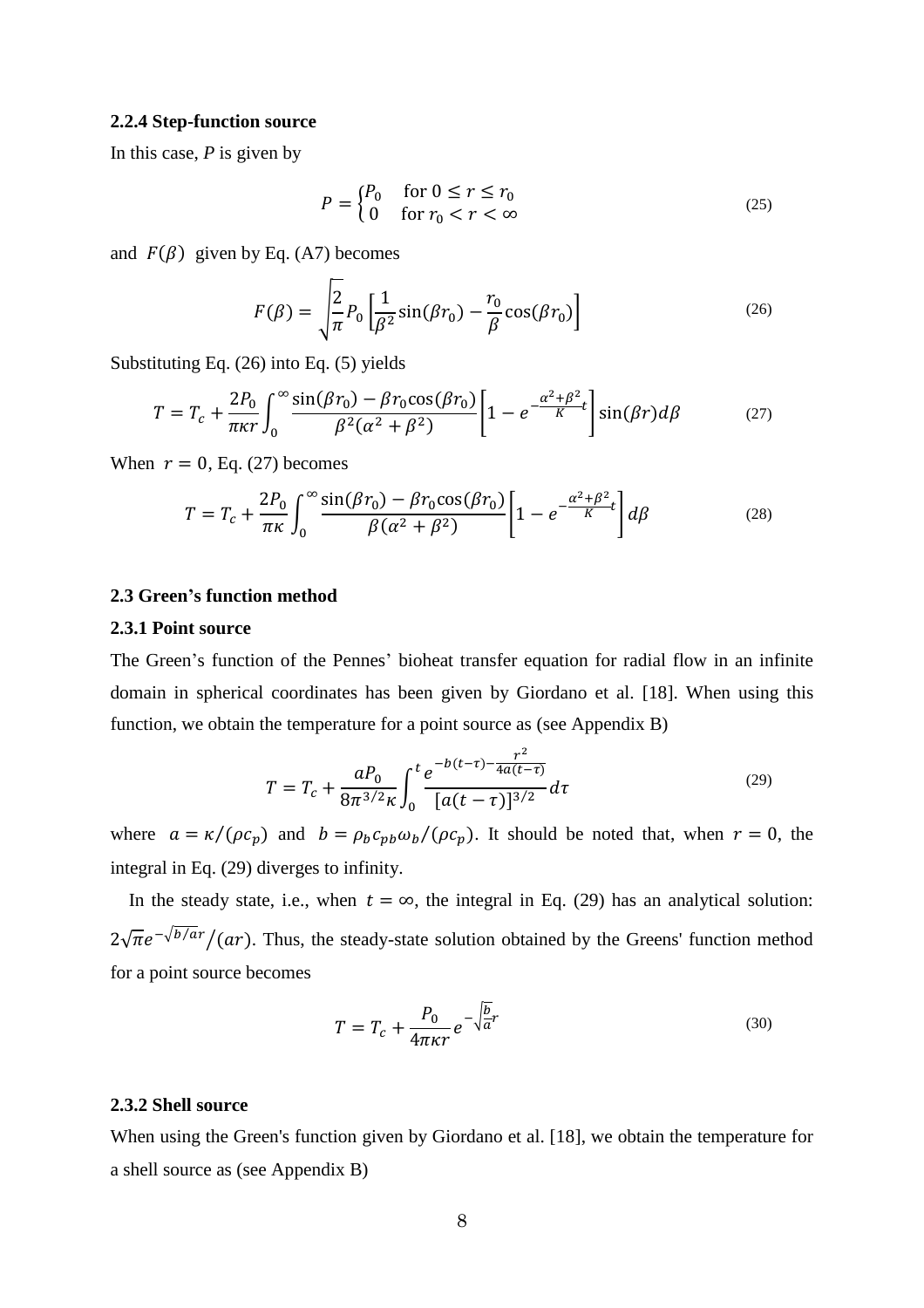$$
T = T_c + \frac{aP_0}{8\pi\kappa r r_0} \int_0^t \frac{e^{-b(t-\tau)}}{\sqrt{a\pi(t-\tau)}} \left[ e^{-\frac{(r-r_0)^2}{4a(t-\tau)}} - e^{-\frac{(r+r_0)^2}{4a(t-\tau)}} \right] d\tau \tag{31}
$$

When  $r = 0$ , we obtain from Eq. (B8)

$$
T = T_c + \frac{aP_0}{8\pi^{3/2}\kappa} \int_0^t \frac{e^{-b(t-\tau) - \frac{r_0^2}{4a(t-\tau)}}}{[a(t-\tau)]^{3/2}} d\tau
$$
 (32)

In the steady state, i.e., when  $t = \infty$ , the integral in Eq. (31) has an analytical solution:  $\left|e^{-\sqrt{b/a}|r-r_0|}-e^{-\sqrt{b/a}(r+r_0)}\right|/\sqrt{ab}$ . Thus, the steady-state solution obtained by the Greens' function method for a shell source becomes

$$
T = T_c + \frac{P_0}{8\pi\kappa r r_0} \sqrt{\frac{a}{b}} \left[ e^{-\sqrt{\frac{b}{a}}|r - r_0|} - e^{-\sqrt{\frac{b}{a}}(r + r_0)} \right]
$$
(33)

Similarly, the integral at  $t = \infty$  in Eq. (32) has an analytical solution:  $2\sqrt{\pi}e^{-\sqrt{b/ar_0}}/(ar_0)$ . Thus, the steady-state solution for a shell source at  $r = 0$  becomes

$$
T = T_c + \frac{P_0}{4\pi\kappa r_0} e^{-\sqrt{\frac{b}{a}}r_0}
$$
\n(34)

# **2.4 Finite-difference method**

We also solved Eq. (4) by using the finite-difference method (forward-difference scheme) (see Appendix C) for Gaussian-distributed and step-function sources for comparison. When we used the finite-difference method (Appendix C), the outer radius of the domain for analysis was taken as 15 cm, and the spatial and time intervals (∆r and ∆t) were taken as 0.3 mm and  $\rho c_p \Delta r^2/(2\kappa)$ , respectively.

# **2.5 Energy dissipation of magnetic nanoparticles**

Rosensweig [7] developed analytical relationships and computations of the energy dissipation of MNPs subjected to an alternating magnetic field (AMF). From this theory, *P* in Eq. (4) can be given by  $[6, 7]$ 

$$
P = \pi \mu_0 \chi_0 H_0^2 f \frac{2\pi f \tau}{1 + (2\pi f \tau)^2}
$$
\n(35)

where  $\mu_0$  is the permeability of free space,  $\chi_0$  the equilibrium susceptibility, and  $H_0$  and  $f$ the amplitude and frequency of the AMF, respectively.  $\tau$  is the effective relaxation time given by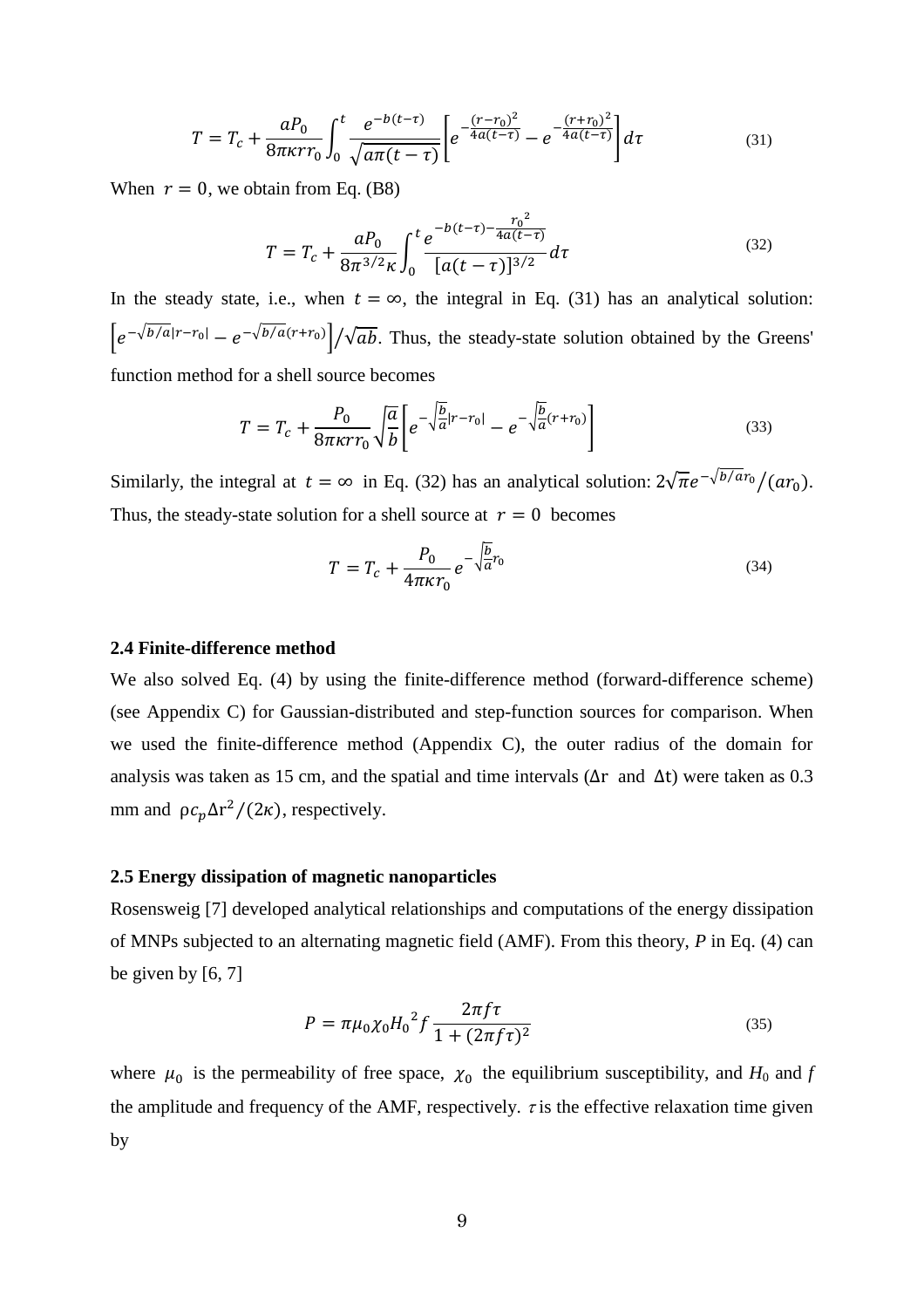$$
\frac{1}{\tau} = \frac{1}{\tau_N} + \frac{1}{\tau_B} \tag{36}
$$

where  $\tau_N$  and  $\tau_B$  are the Neel relaxation and Brownian relaxation time, respectively [6, 7].  $\tau_N$  and  $\tau_B$  are given by the following relationships [6, 7]:

$$
\tau_N = \tau_0 \frac{\sqrt{\pi} e^{\Gamma}}{2\sqrt{\Gamma}} \text{ and } \tau_B = \frac{3\eta V_H}{k_B T}
$$
 (37)

where  $\tau_0$  is the average relaxation time in response to a thermal fluctuation,  $\eta$  the viscosity of medium,  $k_B$  the Boltzmann constant, *T* the temperature, and  $\Gamma = K V_M / (k_B T)$ , with *K* being the anisotropy constant of MNP. *V*H is taken as the hydrodynamic volume of MNP that is larger than the magnetic volume  $V_M = \pi D^3/6$  for MNP of diameter *D*. As a model for  $V_H$ , it is assumed that  $V_H = (1 + 2\delta/D)^3 V_M$ , where  $\delta$  is the thickness of a sorbed surfactant layer. Because the actual equilibrium susceptibility  $\chi_0$  is dependent on the magnetic field,  $\chi_0$  is assumed to be the chord susceptibility corresponding to the Langevin equation, given by

$$
\chi_0 = \chi_i \frac{3}{\xi} \left( \coth \xi - \frac{1}{\xi} \right) \tag{38}
$$

where  $\chi_i = \mu_0 \phi M_d^2 V_M / (3k_B T)$ ,  $\xi = \mu_0 M_d H V_M / (k_B T)$ ,  $H = H_0 \cos(2\pi f t)$ ,  $M_d$  is the domain magnetization of a suspended particle, and  $\phi$  is the volume fraction of MNPs.

In this study, we considered magnetite  $(Fe<sub>3</sub>O<sub>4</sub>)$  as MNPs. The above parameters for magnetite were taken to be as follows:  $M_d = 446 \text{ kA/m}$ ,  $K = 9 \text{ kJ/m}^3$ ,  $c_p = 670 \text{ J/kg/K}$ , and  $\rho = 5180 \text{ kg/m}^3$  [21].  $\phi$  was taken as 0.003, which is close to the typical magnetite dosage of ~10 mg Fe per gram of tumor that has been reported in clinical studies [22].

Figure 1(a) shows the relationship between  $P$  and  $D$  for magnetite, in which  $H_0$  was fixed at 5 mT and *f* was varied from 100 kHz to 1000 kHz with an interval of 100 kHz, whereas Fig. 1(b) shows the case when *f* was fixed at 500 kHz and  $H_0$  was varied from 1 mT to 10 mT with an interval of 1 mT. It should be noted that the unit of mT can be converted to kA/m by use of the relationship  $1 mT = 0.796 kA/m$ . As shown in Fig. 1, *P* largely depends on *D* and its maximum value increases with increasing *f* and *H*<sub>0</sub>.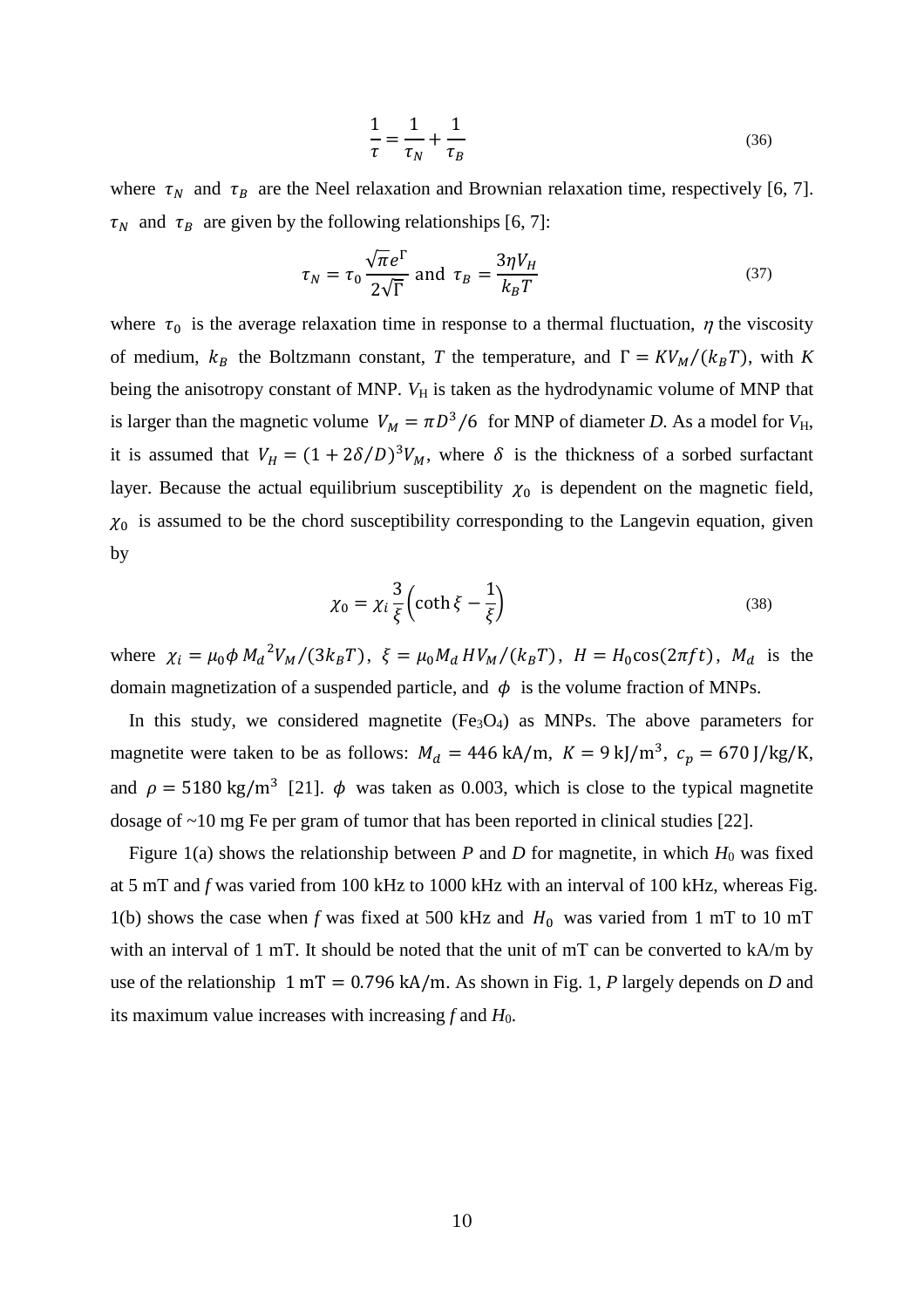

Fig. 1 (a) Relationship between the energy dissipation (*P*) and the diameter of magnetic nanoparticles (MNPs) (*D*) for magnetite, in which the amplitude of the alternating magnetic field  $(H_0)$  was fixed at 5 mT and the frequency  $(f)$  was varied from 100 kHz to 1000 kHz with an interval of 100 kHz. (b) Relationship between *P* and *D* for magnetite, in which  $f$  was fixed at 500 kHz and  $H_0$  was varied from 1 mT to 10 mT with an interval of 1 mT. The unit of mT can be converted to kA/m by use of the relationship  $1 mT = 0.796 kA/m$ .

As an illustrative example, we considered the case with  $D = 19$  nm,  $f = 500$  kHz, and  $H_0 = 5$  mT. In this case,  $P = 2.28 \times 10^6$  W/m<sup>3</sup>. For a point source, we assumed that MNPs were located within a sphere with a radius of 1 mm. From the relationship  $P = P_0/V$ , where *V* is the volume of the region where MNPs are located,  $P_0$  in Eq. (9) was taken as 0.0096 W. For a shell source,  $r_0$  and the width of the shell were assumed to be 5 mm and 1 mm, respectively, resulting in  $V = 315.2$  mm<sup>3</sup>. Thus,  $P_0$  in Eq. (13) was assumed to be 0.72 W. For Gaussian-distributed and step-function sources,  $P_0 = P = 2.28 \times 10^6$  W/m<sup>3</sup> was used in Eqs. (19) and (25).

### **2.6 Numerical studies**

Numerical studies were performed under the following conditions: The values for the thermo-physical properties of blood and tissue were assumed to be as follows [21]:  $\kappa = 0.502 \text{ W/m/K}$ ,  $\rho = 1060 \text{ kg/m}^3$ ,  $c_p = 3600 \text{ J/kg/K}$ ,  $\rho_b = 1000 \text{ kg/m}^3$ ,  $c_{pb} =$ 4180 J/kg/K,  $\omega_b = 6.4 \times 10^{-3} \text{ s}^{-1}$ , and  $T_c = 310 \text{ K}$ . In this study, the  $r_0$  values in Eqs. (13), (19), and (25) were all taken as 5 mm.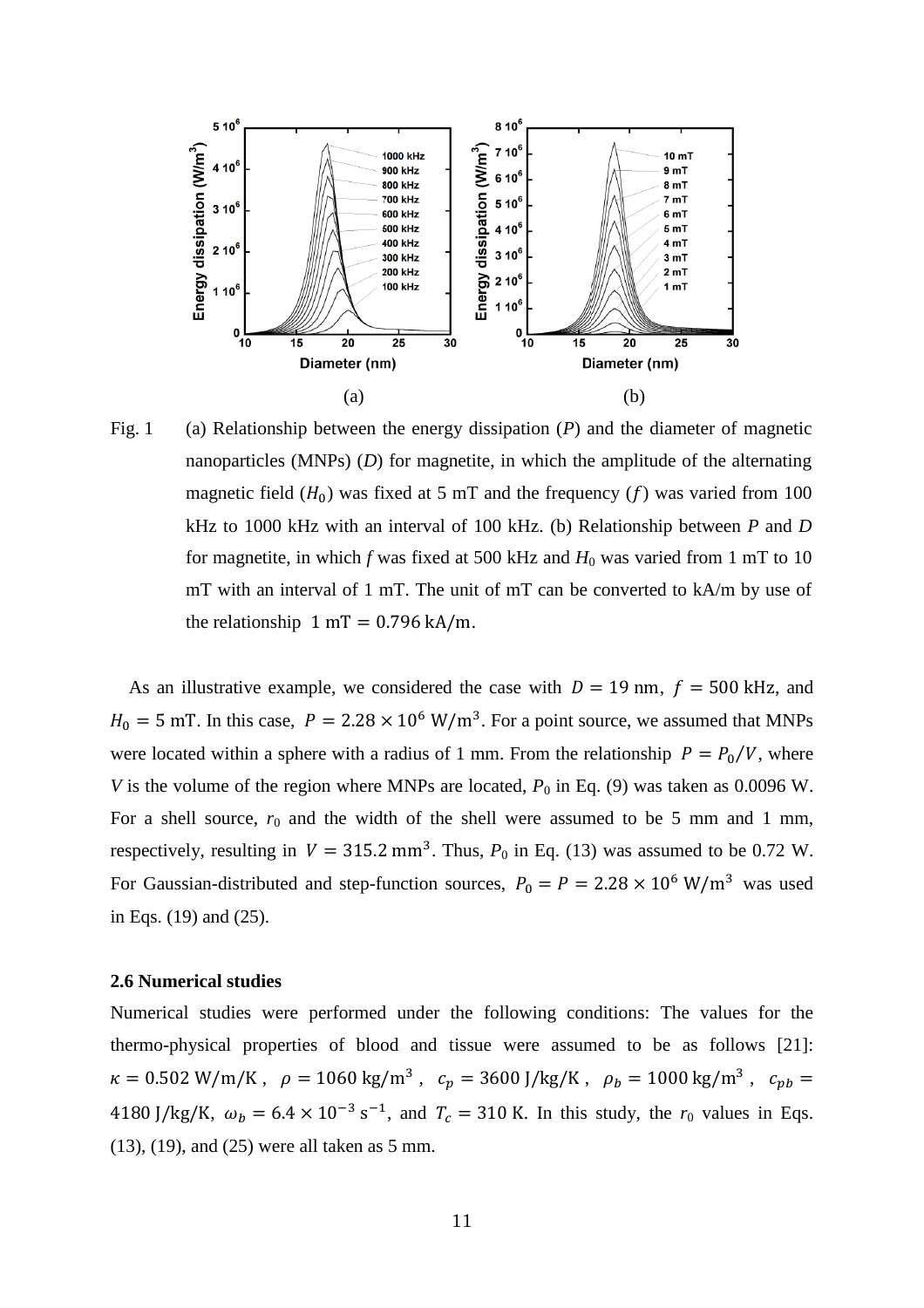# **3 Results**

Figure 2 shows a comparison of the radial profiles of temperature calculated by our method and those calculated by the Green's function method for a point source at three time points (5, 10, and 100 s). As shown in Fig. 2, there was good agreement between them.



Fig. 2 Comparison of the radial profiles of temperature calculated by our method and those obtained by the Green's function method for a point source. The red, blue, and green solid lines show the results calculated by our method at  $t = 5$  s, 10 s, and 100 s, respectively, whereas the red, blue, and green closed circles show the results obtained by the Green's function method at  $t = 5$  s, 10 s, and 100 s, respectively.

Figure 3 shows a comparison of the radial profiles of temperature calculated by our method and those calculated by the Green's function method for a shell source at four time points (10, 50, 100, and 1000 s). As shown in Fig. 3, there was good agreement between them.



Fig. 3 Comparison of the radial profiles of temperature calculated by our method and those obtained by the Green's function method for a shell source. The red, blue,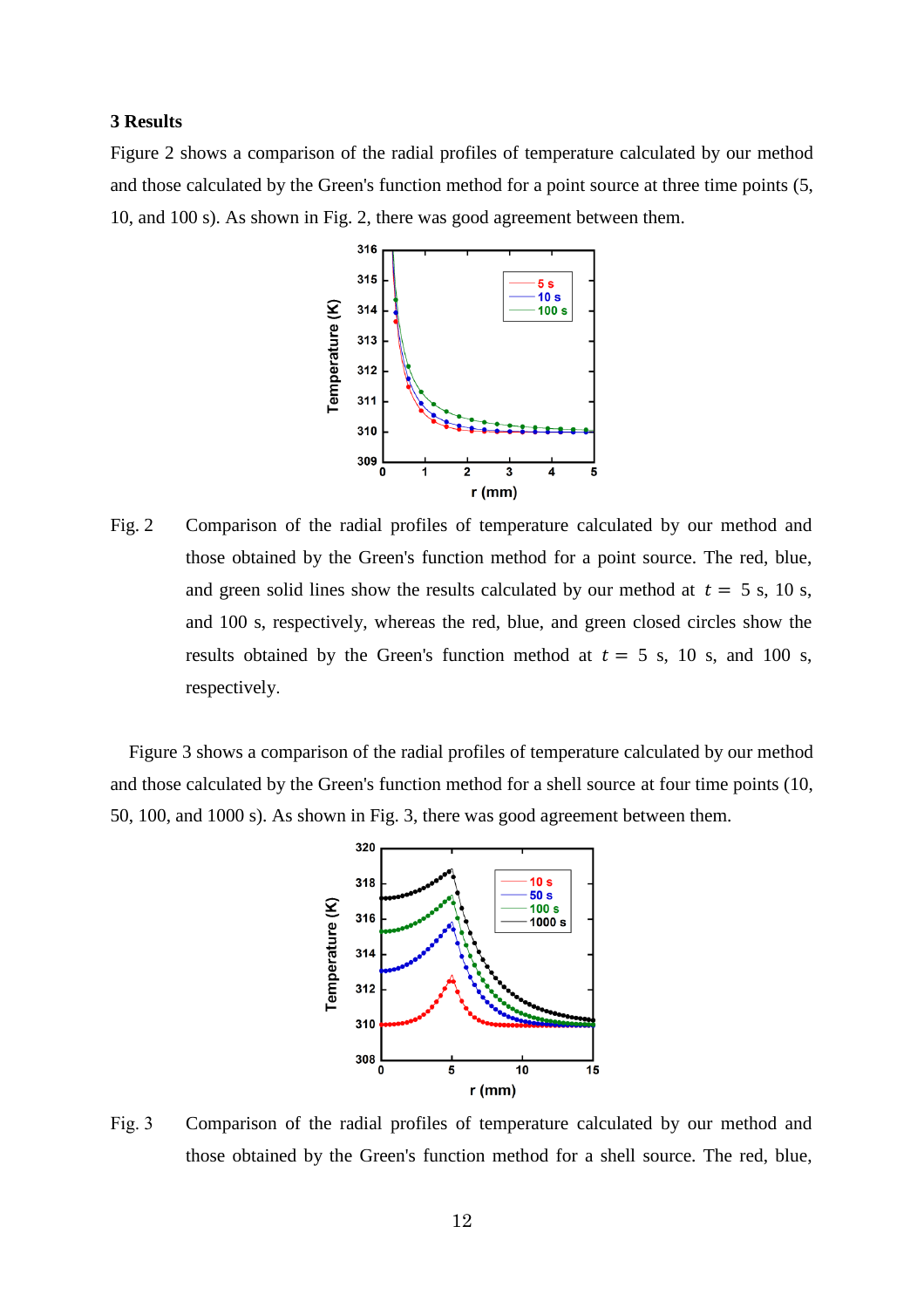green, and black solid lines show the results calculated by our method at  $t = 10$  s, 50 s, 100 s, and 1000 s, respectively, whereas the red, blue, green, and black closed circles show the results obtained by the Green's function method at  $t = 10$  s, 50 s, 100 s, and 1000 s, respectively.

Figure 4 shows a comparison of the radial profiles of temperature calculated by our method and those calculated by the finite-difference method for a Gaussian-distributed source at four time points (10, 50, 100, and 500 s). As shown in Fig. 4, there was good agreement between them.



Fig. 4 Comparison of the radial profiles of temperature calculated by our method and those obtained by the finite-difference method for a Gaussian-distributed source. The red, blue, green, and black solid lines show the results calculated by our method at  $t = 10$  s, 50 s, 100 s, and 500 s, respectively, whereas the red, blue, green, and black closed circles show the results obtained by the finite-difference method at  $t = 10$  s, 50 s, 100 s, and 500 s, respectively.

Figure 5 shows a comparison of the radial profiles of temperature calculated by our method and those calculated by the finite-difference method for a step-function source at four time points (10, 50, 100, and 500 s). As shown in Fig. 5, although some difference (approximately 0.3%) was observed at  $r = 0$ , there was good agreement between them except for the central temperature.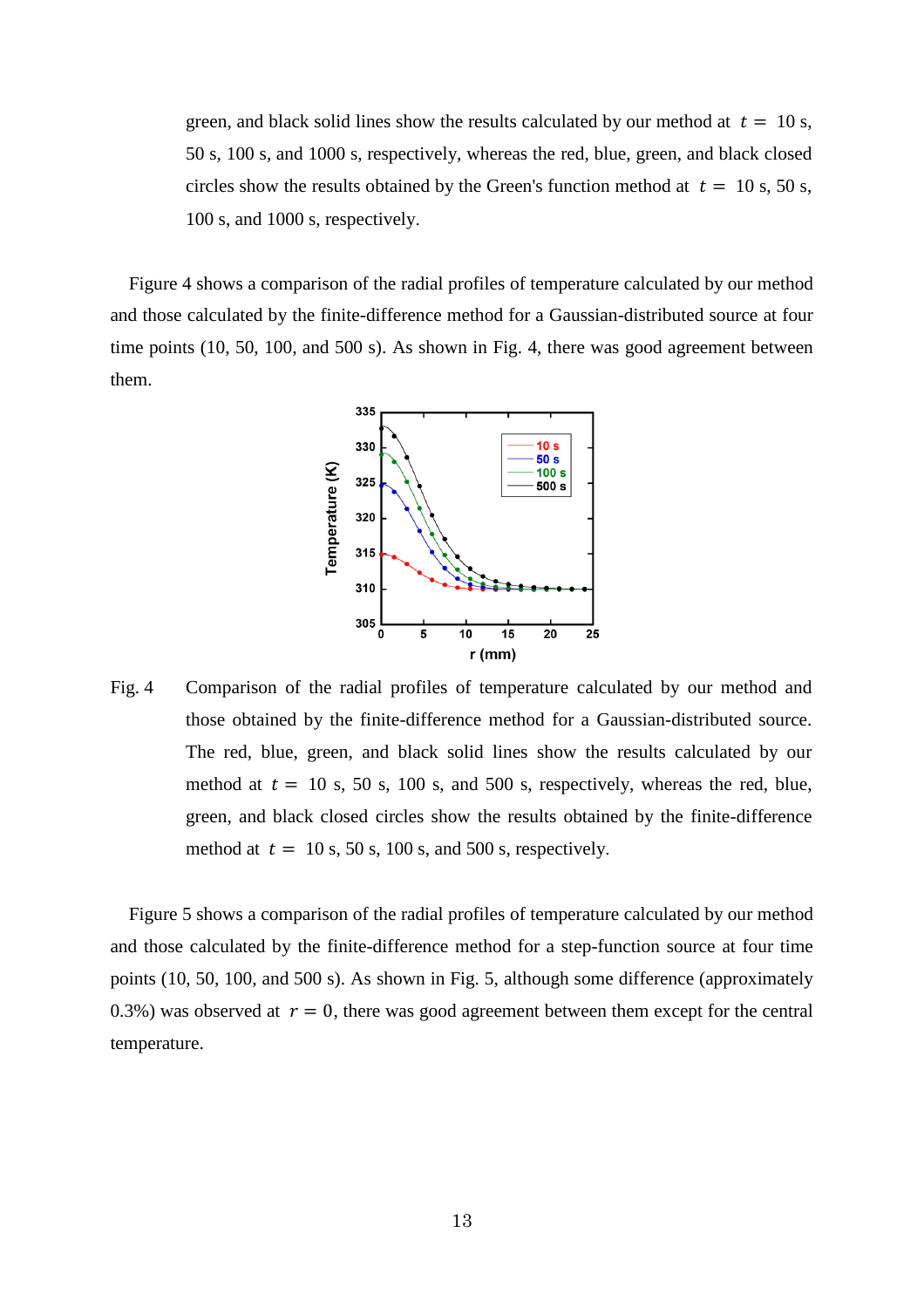

Fig. 5 Comparison of the radial profiles of temperature calculated by our method and those obtained by the finite-difference method for a step-function source. The red, blue, green, and black solid lines show the results calculated by our method at  $t =$ 10 s, 50 s, 100 s, and 500 s, respectively, whereas the red, blue, green, and black closed circles show the results obtained by the finite-difference method at  $t = 10$ s, 50 s, 100 s, and 500 s, respectively.

# **4 Discussion**

In this study, we presented an integral-transform approach to the bioheat transfer problems in magnetic hyperthermia and derived the transient and steady-state analytical solutions to the Pennes' bioheat transfer equation for several heat source models by using this approach. Furthermore, we investigated the validity of this approach by comparison with the analytical solutions obtained by the Green's function method for point and shell sources and the numerical solutions obtained by the finite-difference method for Gaussian-distributed and step-function sources. To the best of our knowledge, these analytical solutions obtained by the integral-transform approach have not been reported previously. The largest difference was observed between the central temperature obtained by our method and that obtained by the finite-difference method for a step-function source (Fig. 5), but the difference was approximately 0.3% at most. Excluding this case, there was good agreement between our method and the Green's function method or the finite-difference method (Figs. 2–5), indicating the validity of our method.

As previously described, the steady-state solutions obtained by the Greens' function method for point and shell sources are given by Eqs. (30) and (33), respectively. Because  $\sqrt{b/a} = \alpha$ , Eqs. (30) and (33) agree with Eqs. (12) and (17) derived from our method, respectively. Furthermore, the steady-state solution for a shell source at  $r = 0$  obtained by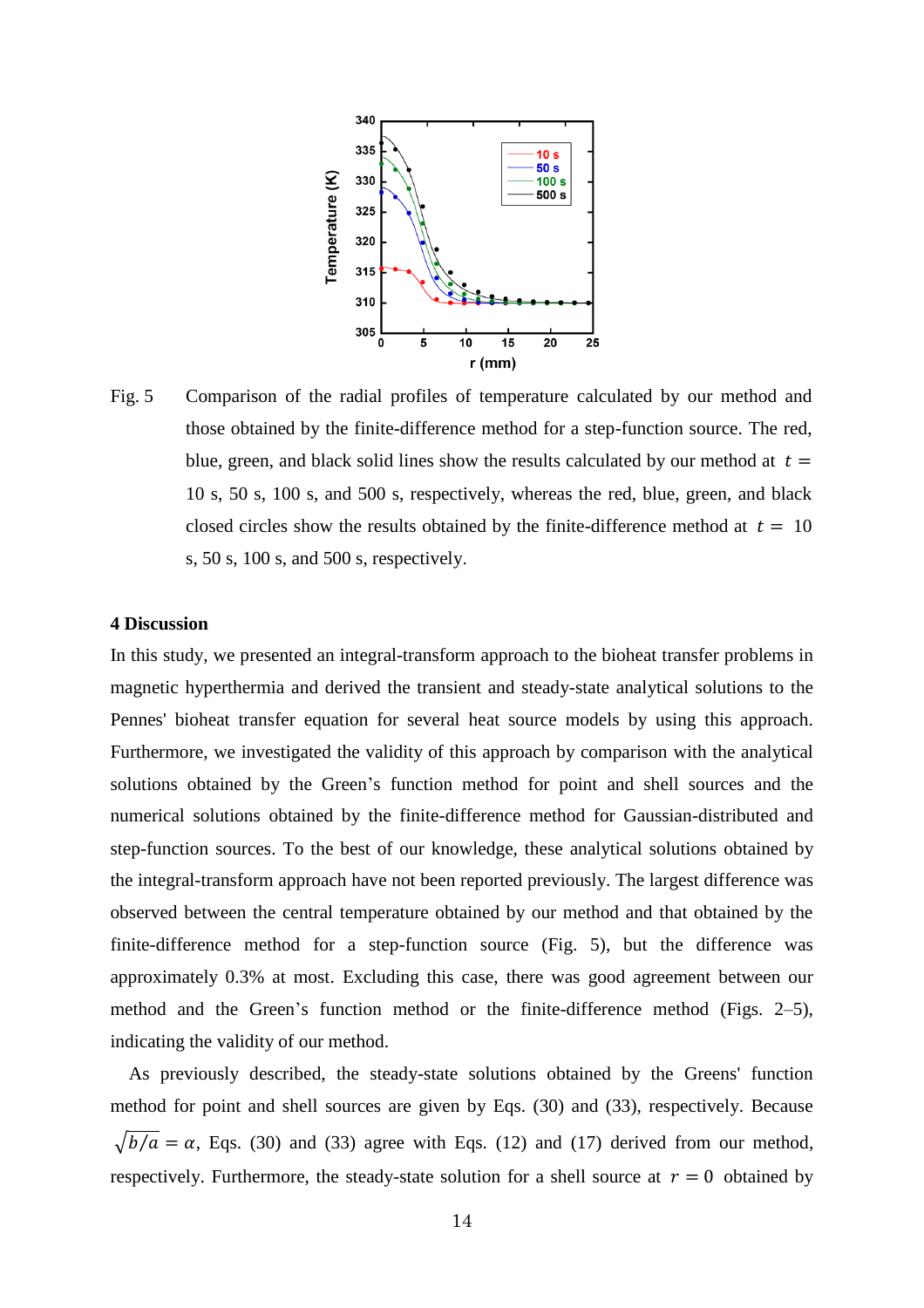the Greens' function method [Eq. (34)] also agrees with that obtained by our method [Eq. (18)]. These results also appear to indicate the validity of our method.

The shell source used in this study is a model consisting of a thin shell of MNPs in the outer surface of a spherical solid tumor whose outer region extends to infinity and represents the normal tissue. As pointed out by Giordano et al. [18], this model is a realistic model distribution that provides an approximately constant therapeutic temperature inside the tumor. For this model, there was also good agreement between our method and the Green's function method.

The Green's function method is a convenient way of solving differential equations such as the Pennes' bioheat transfer equation [12, 14]. Mathematically, the Green's function is the solution to a differential equation with an instantaneous point source. When the temperature distribution for various heat sources is calculated by use of the Green's function method, it is necessary to compute the integral of the product of the Green's function and the function describing the heat source as shown in Eqs. (B4) and (B7). In general, this integral becomes a double integral with respect to the temporal and spatial variables. For point and shell sources that can be described by a Dirac's delta function as shown in Eqs. (9) and (13), it is relatively easy to compute the double integral. However, it is not always easy to compute the double integral for heat sources whose function cannot be described by a Dirac's delta function, such as Gaussian-distributed and step-function sources. On the other hand, the integral-transform method presented in this study appears much easier to implement than the Green's function method.

In the integral-transform method presented in this study, the kernel for the integral transform was taken to be  $\sqrt{2/\pi}$  sin( $\beta r$ ). In general, the kernel should be chosen depending on the boundary conditions at  $r = 0$  [19]. When the boundary condition at  $r = 0$  is of the first kind, the kernel should be  $\sqrt{2/\pi}$  sin( $\beta r$ ), whereas it should be  $\sqrt{2/\pi}$  cos( $\beta r$ ) for the boundary condition of the second kind [19]. In this study, the parameter  $\theta$  [=  $\theta \cdot r$  (see Appendix A)] is always zero at  $r = 0$ , that is, the boundary condition at  $r = 0$  is of the first kind. Thus, we used  $\sqrt{2/\pi} \sin(\beta r)$  as the kernel for the integral transform in this study.

The analytical solutions presented in this study were based on several assumptions. First, the domain for analysis was assumed to be infinite. Although this assumption is considered to be valid for deep tumors surrounded by normal tissue, our method cannot be applied to the case of relatively superficial tumors. Second, the thermo-physical properties of blood and tissue were assumed to be the same in both the tumor and normal tissue. Third, the shape of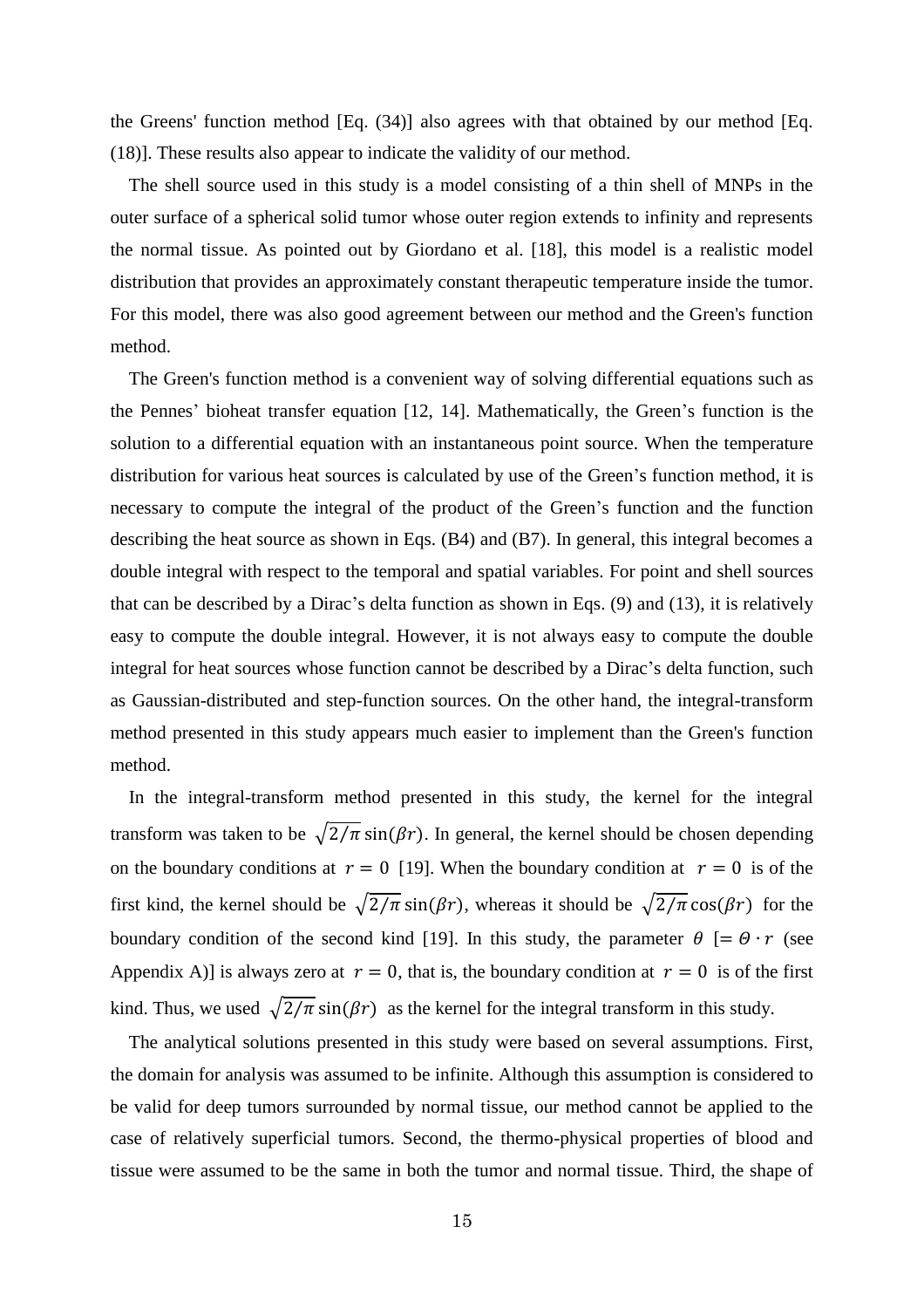tumors and the distribution of MNPs were assumed to be spherically symmetric. Although the analytical solutions derived in this study cannot be applied to cases with complex geometries and/or a heterogeneous medium, they will provide useful tools for testing of numerical codes and/or more complicated approaches, and for performing sensitivity analysis of the parameters involved in a problem [18].

In conclusion, we presented an integral-transform approach to the bioheat transfer problems in magnetic hyperthermia, and this study demonstrated the validity of our method. The analytical solutions presented in this study will be useful for gaining some insight into the heat-diffusion process during magnetic hyperthermia, for testing of numerical codes and/or more complicated approaches, and for performing sensitivity analysis and optimization of the parameters that affect the thermal diffusion process in magnetic hyperthermia.

#### **Appendix A**

When the following parameter is introduced:

$$
\Theta = T - T_c \tag{A1}
$$

Eq. (4) is reduced to

$$
\rho c_p \frac{\partial \theta}{\partial t} = \frac{\kappa}{r^2} \frac{\partial}{\partial r} \left( r^2 \frac{\partial \theta}{\partial r} \right) - \rho_b c_{pb} \omega_b \theta + P \tag{A2}
$$

Furthermore, if we perform the following variable transformation:  $\theta = \theta \cdot r$ , Eq. (A2) becomes

$$
K\frac{\partial\theta}{\partial t} = \frac{\partial^2\theta}{\partial r^2} - \alpha^2\theta + \frac{rP}{\kappa}
$$
 (A3)

where

$$
K = \frac{\rho c_p}{\kappa} \text{ and } \alpha^2 = \frac{\rho_b c_{pb} \omega_b}{\kappa} \tag{A4}
$$

If we apply the integral transform (Fourier sine transform) [19, 20] to Eq. (A3), we obtain

$$
K\frac{\partial\bar{\theta}}{\partial t} = -(\alpha^2 + \beta^2)\bar{\theta} + \frac{F(\beta)}{\kappa}
$$
 (A5)

where  $\bar{\theta}$  is defined by [20]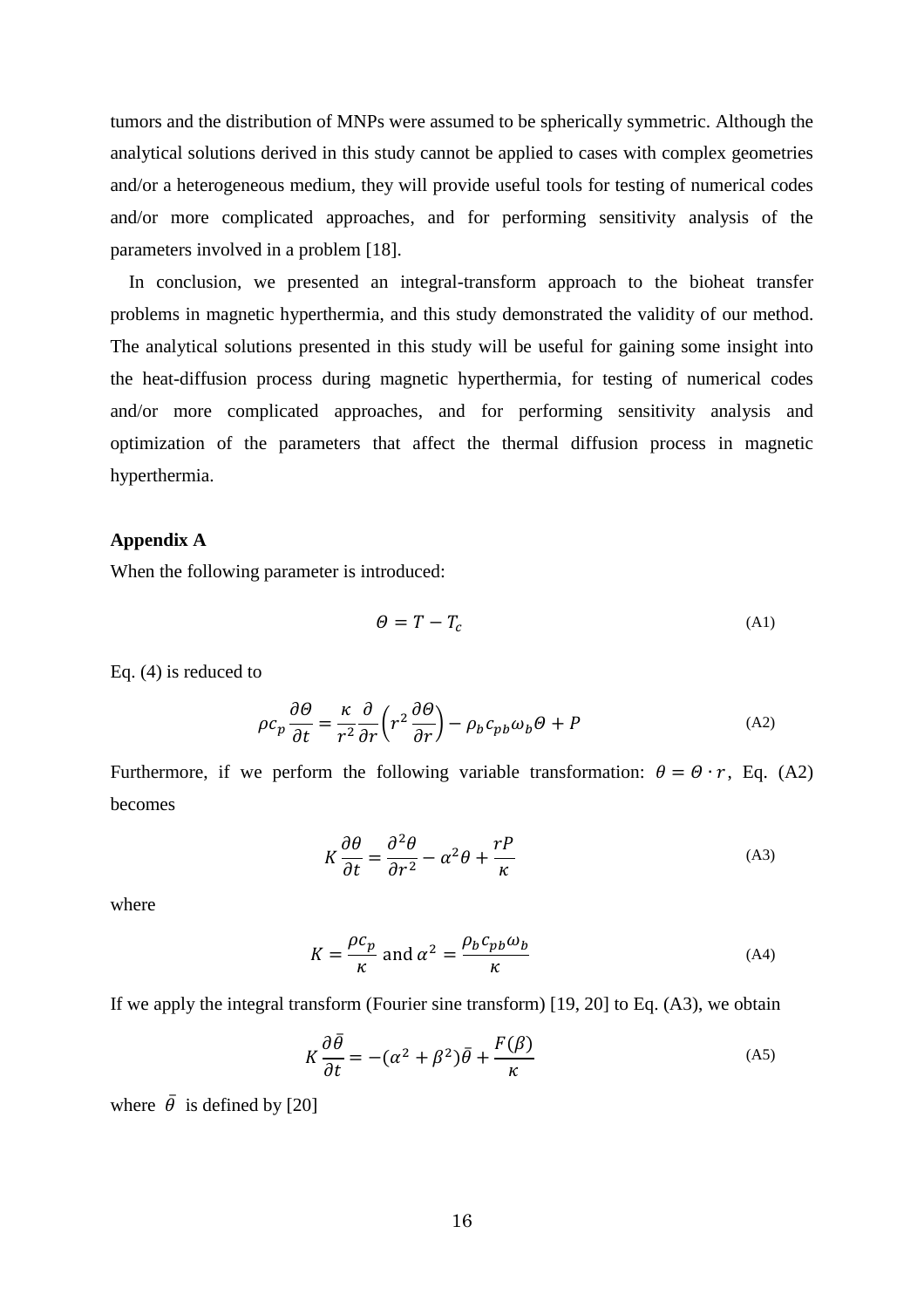$$
\bar{\theta} = \sqrt{\frac{2}{\pi}} \int_0^\infty \theta \sin(\beta r) dr
$$
 (A6)

and

$$
F(\beta) = \sqrt{\frac{2}{\pi}} \int_0^\infty r P(r) \sin(\beta r) dr
$$
 (A7)

 $\beta$  denotes the Fourier-transform variable, which is assumed to take all values from 0 to infinity continuously. It should be noted that  $\theta$  and  $\partial \theta / \partial r$  at  $r = \infty$  were taken as zero to obtain Eq. (A5).

Solving Eq. (A5) with respect to *t* yields

$$
\bar{\theta} = e^{-\frac{\alpha^2 + \beta^2}{K}t} \bar{\theta}(0) + \frac{F(\beta)}{\kappa(\alpha^2 + \beta^2)} \left[1 - e^{-\frac{\alpha^2 + \beta^2}{K}t}\right]
$$
\n(A8)

where  $\bar{\theta}(0)$  is the value of  $\bar{\theta}$  at  $t = 0$ . If we assume that the temperature (*T*) at  $t = 0$  is equal to  $T_c$ , we obtain  $\bar{\theta}(0) = 0$ . Using the following inverse Fourier transformation [20]:

$$
\theta = \sqrt{\frac{2}{\pi}} \int_0^\infty \bar{\theta}(\beta) \sin(\beta r) \, d\beta \tag{A9}
$$

we obtain

$$
\theta = \sqrt{\frac{2}{\pi} \frac{1}{\kappa} \int_0^\infty \frac{F(\beta)}{\alpha^2 + \beta^2} \left[ 1 - e^{-\frac{\alpha^2 + \beta^2}{K} t} \right] \sin(\beta r) d\beta}
$$
(A10)

Finally, by use of  $\theta = \theta/r$  and Eqs. (A1) and (A4), the temperature (*T*) can be obtained by Eq. (9).

# **Appendix B**

The Green's function of Eq. (A2) in an infinite domain is given by [18]

$$
G(r, t; r', \tau) = \frac{e^{-b(t-\tau)}}{2rr'\sqrt{a\pi(t-\tau)}} \bigg[ e^{-\frac{(r-r')^2}{4a(t-\tau)}} - e^{-\frac{(r+r')^2}{4a(t-\tau)}} \bigg] \tag{B1}
$$

where

$$
a = \frac{\kappa}{\rho c_p} = \frac{1}{K}
$$
 (B2)

and

$$
b = \frac{\rho_b c_{pb} \omega_b}{\rho c_p} = \frac{\alpha^2}{K}
$$
 (B3)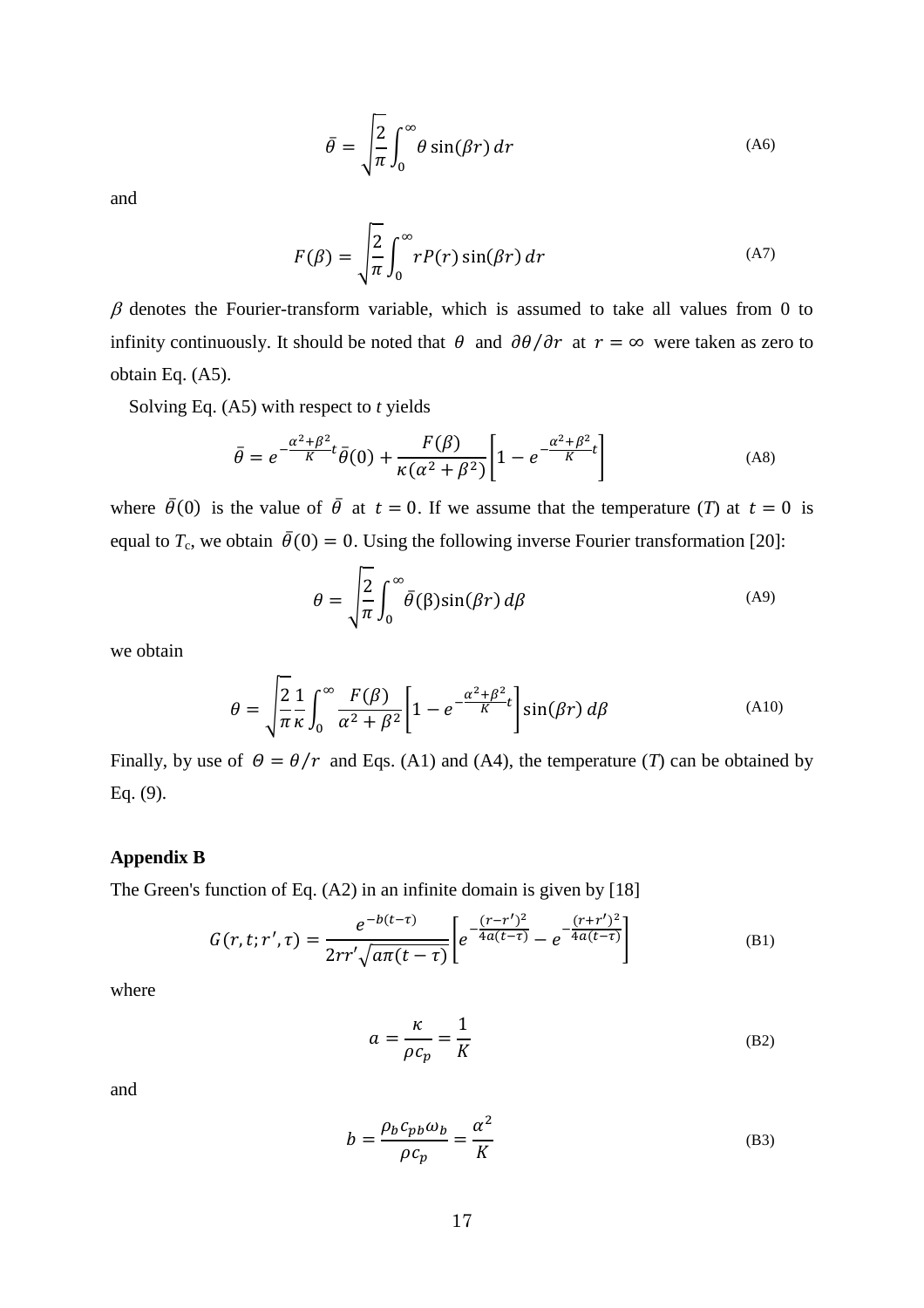### **Point source**

For a point source model, *P* is given by Eq. (12). In this case, the solution to Eq. (A2) is given by

$$
\Theta = \frac{a}{\kappa} \int_0^t \int_0^\infty r'^2 G(r, t; r', \tau) \frac{P_0 \delta(r')}{4\pi r'^2} dr' d\tau \n= \frac{a P_0}{8\pi \kappa} \int_0^t \int_0^\infty \frac{e^{-b(t-\tau)} \delta(r')}{r r' \sqrt{a\pi (t-\tau)}} \left[ e^{-\frac{(r-r')^2}{4a(t-\tau)}} - e^{-\frac{(r+r')^2}{4a(t-\tau)}} \right] dr' d\tau
$$
\n(B4)

Using the following relationship:

$$
e^{-\frac{(r-r')^2}{4a(t-\tau)}} - e^{-\frac{(r+r')^2}{4a(t-\tau)}} = \frac{4\sqrt{a(t-\tau)}}{\sqrt{\pi}} \int_0^\infty e^{-a\lambda^2(t-\tau)} \sin(\lambda r) \sin(\lambda r') d\lambda \tag{B5}
$$

and the formula  $\int_0^\infty e^{-a^2x^2} \cos(bx)$  $\int_0^{\infty} e^{-a^2 x^2} \cos(bx) dx = \sqrt{\pi} e^{-b^2/(4a^2)} / (2a)$ , we obtain

$$
\Theta = \frac{aP_0}{8\pi^{3/2}\kappa} \int_0^t \frac{e^{-b(t-\tau) - \frac{r^2}{4a(t-\tau)}}}{[a(t-\tau)]^{3/2}} d\tau
$$
\n(B6)

Thus, we obtain Eq. (29).

#### **Shell source**

In this case,  $P$  is given by Eq. (16). In this case, the solution to Eq. (A2) is given by

$$
\Theta = \frac{a}{\kappa} \int_0^t \int_0^\infty r'^2 G(r, t; r', \tau) \frac{P_0 \delta(r' - r_0)}{4\pi r'^2} dr' d\tau \n= \frac{a P_0}{8\pi \kappa r r_0} \int_0^t \frac{e^{-b(t-\tau)}}{\sqrt{a\pi (t-\tau)}} \left[ e^{-\frac{(r-r_0)^2}{4a(t-\tau)}} - e^{-\frac{(r+r_0)^2}{4a(t-\tau)}} \right] d\tau
$$
\n(B7)

Thus, we obtain Eq. (31).

When  $r = 0$ , using Eq. (B5) and the formula  $\lim_{x\to 0} \frac{\sin x}{x} = 1$  yields

$$
\Theta = \frac{aP_0}{8\pi^{3/2}\kappa} \int_0^t \frac{e^{-b(t-\tau) - \frac{r_0^2}{4a(t-\tau)}}}{[a(t-\tau)]^{3/2}} d\tau
$$
\n(B8)

Thus, we obtain Eq. (32).

# **Appendix C**

To solve Eq. (4), we used the following finite-difference method (forward-difference scheme). First, we divide the spatial and time domains into small intervals  $\Delta r$  and  $\Delta t$  such that  $r = (i - 1) \cdot \Delta r$  ( $i = 1, 2, \dots, M$ ) and  $t = (j - 1) \cdot \Delta t$  ( $j = 1, 2, \dots, N$ ), and we denote the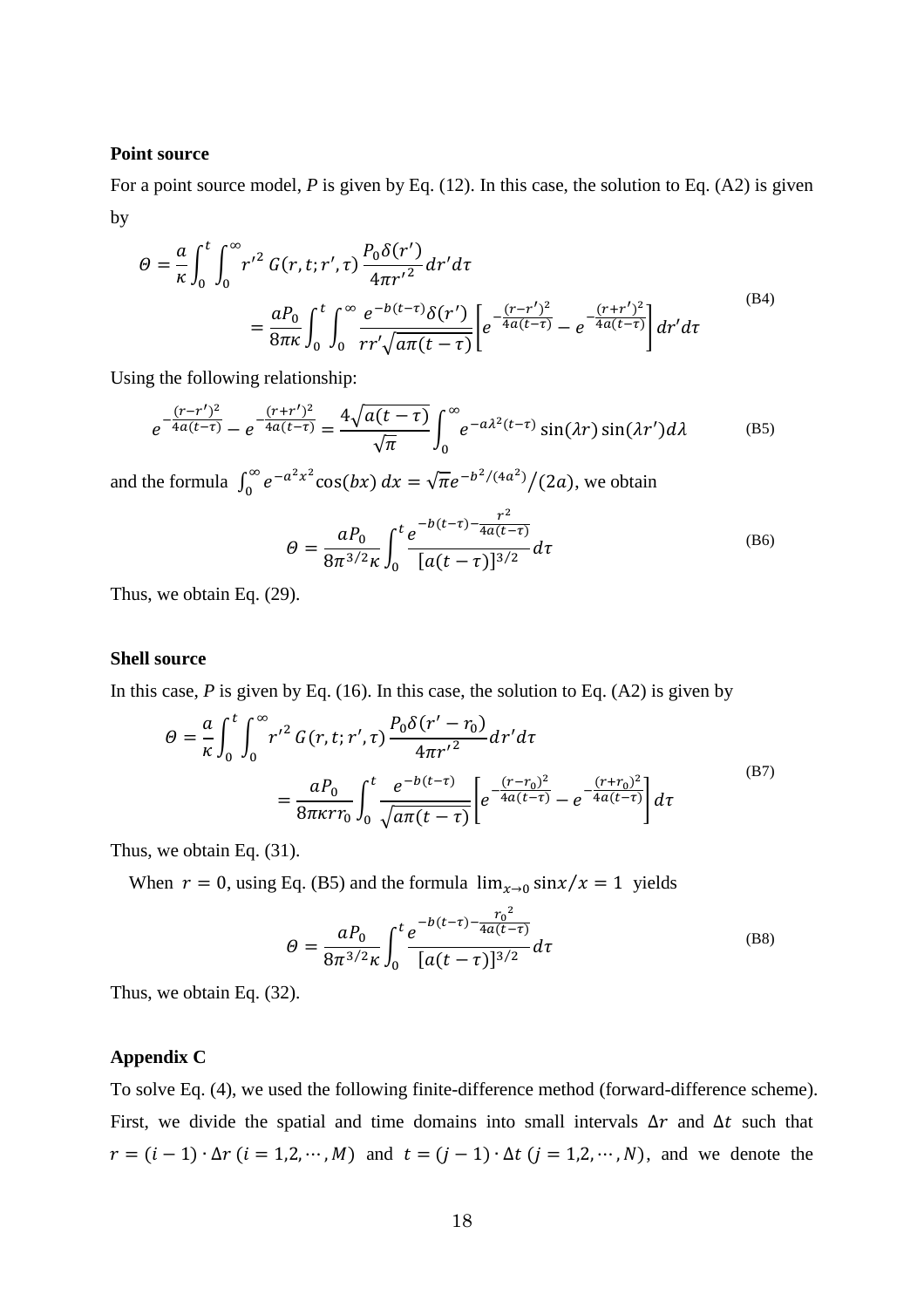temperature at the nodal point  $i \cdot \Delta r$  at the time  $j \cdot \Delta t$  by  $T_{i,j}$ . For  $r \neq 0$ , i.e.,  $i \neq 1$ , Eq. (4) is reduced to

$$
\rho c_p \frac{T_{i,j+1} - T_{i,j}}{\Delta t} = \kappa \left( \frac{2}{i-1} \frac{T_{i+1,j} - T_{i,j}}{\Delta r^2} + \frac{T_{i+1,j} - 2T_{i,j} + T_{i-1,j}}{\Delta r^2} \right) + \rho_b c_{pb} \omega_b (T_c - T_{i,j}) + P_{i,j}
$$
(C1)

where  $P_{i,j}$  denotes the energy dissipation at the nodal point  $i \cdot \Delta r$  at the time  $j \cdot \Delta t$ . Thus,  $T_{i,j+1}$  can be computed from

$$
T_{i,j+1} = T_{i,j} + \frac{\kappa \Delta t}{\rho c_p \Delta r^2} \Biggl[ \Biggl( 1 - \frac{2}{i-1} \Biggr) \Biggl( T_{i+1,j} - T_{i,j} \Biggr) - \Biggl( T_{i,j} - T_{i-1,j} \Biggr) \Biggr] + \frac{\rho_b c_{pb} \omega_b \Delta t}{\rho c_p} \Biggl( T_c - T_{i,j} \Biggr) + \frac{\Delta t}{\rho c_p} P_{i,j}
$$
(C2)

for  $i = 1, 2, \dots, M$  and  $j = 1, 2, \dots, N$ .

For  $r = 0$ , i.e.,  $i = 1$ , we used the following L'Hopital's rule [23] to avoid dividing by zero:

$$
\lim_{r \to 0} \frac{1}{r} \frac{\partial T}{\partial r} = \lim_{r \to 0} \frac{\partial^2 T}{\partial r^2}
$$
 (C3)

Then, we obtain

$$
\rho c_p \frac{T_{1,j+1} - T_{1,j}}{\Delta t} = 6\kappa \frac{T_{2,j} - T_{1,j}}{\Delta r^2} + \rho_b c_{pb} \omega_b (T_c - T_{1,j}) + P_{1,j}
$$
(C4)

or

$$
T_{1,j+1} = T_{1,j} + \frac{6\kappa\Delta t}{\rho c_p \Delta r^2} (T_{2,j} - T_{1,j}) + \frac{\rho_b c_{pb} \omega_b \Delta t}{\rho c_p} (T_c - T_{1,j}) + \frac{\Delta t}{\rho c_p} P_{1,j}
$$
(C5)

for  $j = 1, 2, \dots, N$ . For numerical stability, the following condition should be satisfied [24]:

$$
\frac{\kappa \Delta t}{\rho c_p \Delta r^2} \le 0.5\tag{C6}
$$

As boundary conditions,  $\kappa \frac{\partial T}{\partial r}$  was taken as zero at the center and outer boundary, i.e.,  $T_{2,j} = T_{1,j}$  and  $T_{M,j} = T_{M-1,j}$  for  $j = 1,2,\dots,N$ . As initial conditions, the temperature at  $t = 0$  was assumed to be  $T_c$ , i.e.,  $T_{i,1} = T_c$  for  $i = 1,2,\dots,M$ .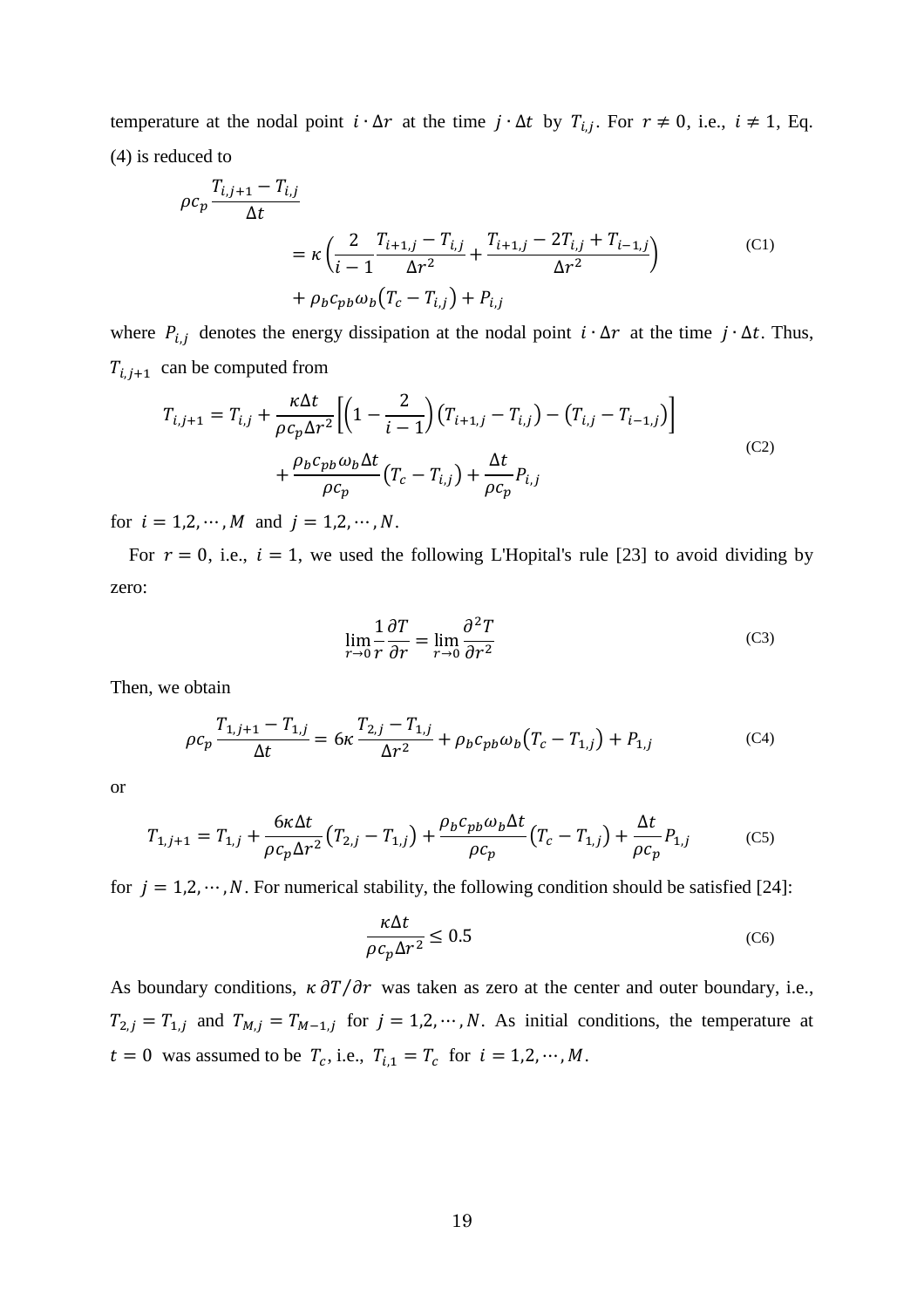# **References**

- 1. Abe M, Hiraoka M, Takahashi M, Egawa S, Matsuda C, Onoyama Y, Morita K, Kakehi M, Sugahara T. Multi-institutional studies on hyperthermia using an 8-MHz radiofrequency capacitive heating device (Thermotron RF-8) in combination with radiation for cancer therapy. Cancer. 1986; 58: 1589–95.
- 2. Oura S, Tamaki T, Hirai I, Yoshimasu T, Ohta F, Nakamura R, Okamura Y. Radiofrequency ablation therapy in patients with breast cancers two centimeters or less in size. Breast Cancer. 2007; 14: 48–54.
- 3. Seip R, Ebbini ES. Noninvasive estimation of tissue temperature response to heating fields using diagnostic ultrasound. IEEE Trans Biomed Eng. 1995; 42: 828–39.
- 4. Gilchrist RK, Medal R, Shorey WD, Hanselman RC, Parrott JC, Taylor CB. Selective inductive heating of lymph nodes. Ann Surg. 1957; 146: 596–606.
- 5. Jordan A, Scholz R, Maier-Hauff K, Johannsen M, Wust P, Nodobny J, Schirra H, Schmidt H, Deger S, Loening S, Lanksch W, Felix R. Presentation of a new magnetic field therapy system for the treatment of human solid tumors with magnetic fluid hyperthermia. J Magn Magn Mat. 2001; 225: 118–26.
- 6. Murase K, Oonoki J, Takata H, Song R, Angraini A, Ausanai P, Matsushita T. Simulation and experimental studies on magnetic hyperthermia with use of superparamagnetic iron oxide nanoparticles. Radiol Phys Technol. 2011; 4: 194–202.
- 7. Rosensweig RE. Heating magnetic fluid with alternating magnetic field. J Magn Magn Mat. 2002; 252: 370–4.
- 8. Neuberger T, Schopf B, Hofmann H, Hofmann M, von Rechenberga B. Superparamagnetic nanoparticles for biomedical applications: possibilities and limitations of a new drugdelivery system. J Magn Magn Mat. 2005; 293: 483–96.
- 9. Ito A, Shinkai M, Honda H, Kobayashi T. Medical applications of functionalized magnetic nanoparticles. J Biosci Bioeng. 2005; 100: 1–11.
- 10. Balivada S, Rachakatla RS, Wang H, Samarakoon TN, Dani RK, Pyle M, Kroh FO, Walker B, Leaym X, Koper OB, Tamura M, Chikan V, Bossmann SH, Troyer DL. A/C magnetic hyperthermia of melanoma mediated by iron(0)/iron oxide core/shell magnetic nanoparticles: a mouse study. BMC Cancer. 2010; 10: 119–27.
- 11. Pennes HH. Analysis of tissue and arterial blood temperatures in the resting human forearm. J Appl Physiol. 1948; 1:93–122.
- 12. Gao B, Langer S, Corry PM. Application of the time-dependent Green's function and